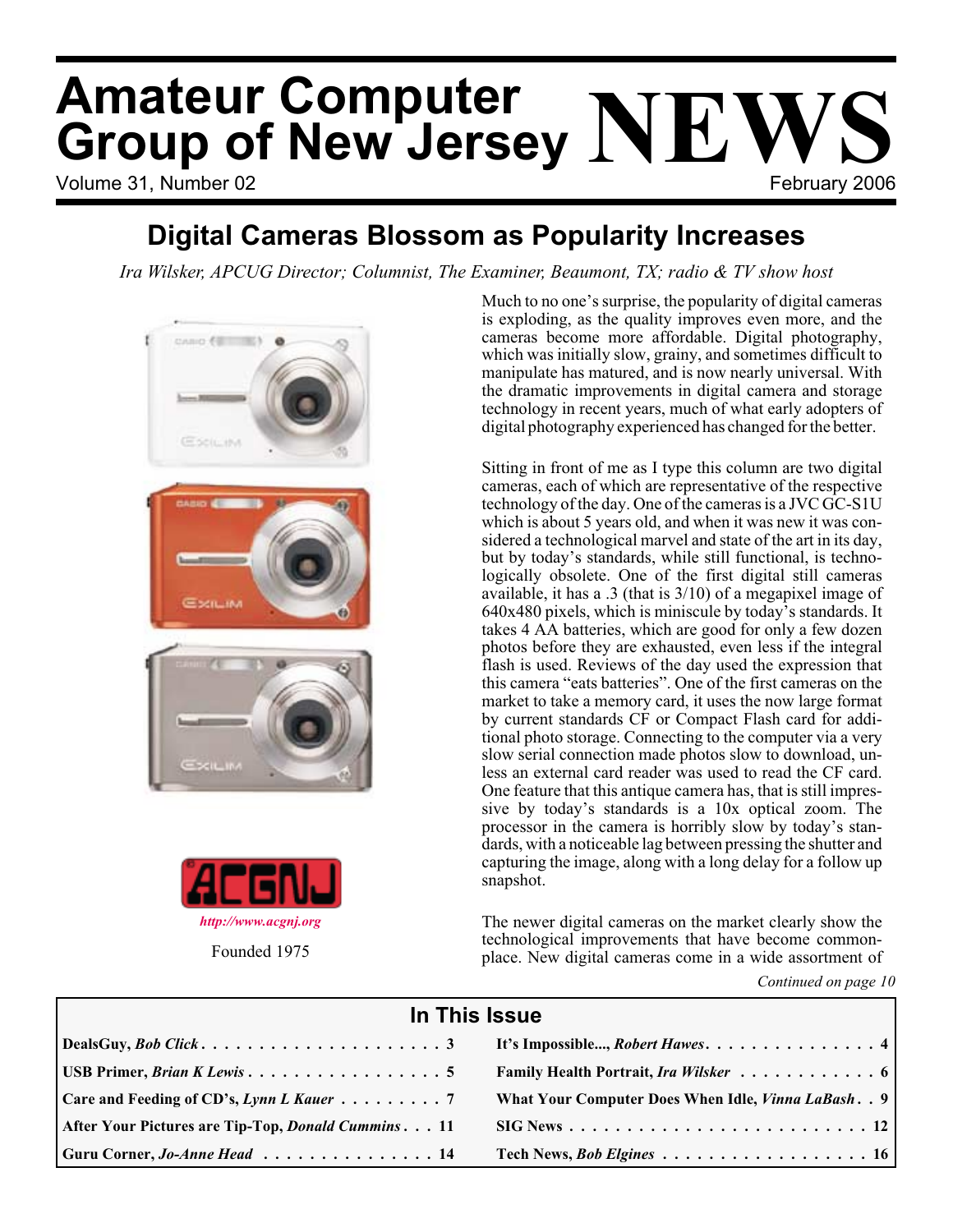#### **Officers, Directors and Leaders Officers Board of Directors**<br> **President** Evan Williams (908) 359-8070 Director Emeritus (908) 359-8070 Director Emeritus Sol Libes (609) 520-9024 Vice President Frank Warren (908) 756-1681 Through 2006 Bill Farrell (732) 572-3481 Treasurer Lela Rames Lela Annes (908) 889-2366 Secretary Mike Redlich (908) 537-4915 Lenny Thomas Past President Scott Vincent (973) 539-8169 Malthi Masurekar (732) 560-1534 Through 2005 Gregg McCarthy **Special Interest Groups Arnold Milstein** (908) 753-8036 Net 1973) Manuel J Goyenechea (201)998-1048<br>C Languages Bruce Arnold (908) 735-7898 100 Norm Wiss C Languages Bruce Arnold (908) 735-7898 Gamers Guild Gregg McCarthy Genealogy Frank Warren (908) 756-1681 **Standing Committees** Investing Norman Wiss APCUG Rep. Frank Warren (908) 756-1681<br>Java Michael Redlich (908) 537-4915 Facilities John Raff (973) 560-9070 Java Michael Redlich (908) 537-4915 Facilities John Raff (973) 560-9070 Layman's Forum Matthew Skoda (908) 359-8842 Financial Frank Warren (908) 756-1681 Lotus Notes Mike Barlow (732) 873-1107 Historian Lenny Thomas LUNICS Andreas Meyer Membership Mark Douches (908) 889-2366 MCP Gregg McCarthy Newsletter — open — Visual Basic Rick Elbanna Trenton ComputerFest Scott Vincent (973) 539-8169 VBA & Excel James Ditaranto (201) 986-1104 Vendor Liaison Bill Farrell (732) 572-3481 Window Pains John Raff (973) 560-9070 Webmaster John Raff (973) 560-9070

### **ACGNJ News**

**Editor**

Barbara DeGroot 145 Gun Club Road Palmerton PA 18071 Tel: (570) 606-3596 bdegroot@ptd.net

#### **Associate Editor** Bill Farrell (732) 572-3481 *wfarr18124@aol.com*

**Publisher**

**ACGNJ News** is published by the Ama- teur Computer Group of New Jersey, In- corporated (ACGNJ), PO Box 135, Scotch Plains NJ 07076. ACGNJ, a non-profit ed-<br>ucational corporation, is an independent computer user group. Opinions expressed<br>herein are solely those of the individual author or editor. This publication is **Copy-**<br>right © 2006 by the Amateur Computer<br>Group of New Jersey, Inc., all rights re-**Group of New Jersey, Inc., all rights re- served. Permission to reprint with ap- propriate credit is hereby given to non-profit organizations.**

**Submissions:** Articles, reviews, cartoons, illustrations. Most common formats are acceptable. Graphics embedded in the docu-<br>ment must also be included as separate files. Fax or mail hard copy and/or disk to editor: OR e-mail to Editor. **Always con**firm. Date review and include name of word processor used, your name, address and phone *and* name, address and phone of manufacturer, if available.

**Tips for reviewers:** Why does anyone need it? Why did you like it or hate it? Ease (or difficulty) of installation, learning and use. Would you pay for it?

**Advertising:** Non-commercial announce- ments from members are free. Commercial ads 15 cents per word, \$5 minimum. Camera ready display ads: Full page (7 x 10 inches) \$150, two-thirds page (4½ x 10) \$115, half-page \$85, one-third \$57, quarter \$50, eighth \$30. Discount 10% on 3 or more con- secutive insertions. Enclose payment.

**Publication Exchange:** Other computer user groups are invited to send a subscription to ACGNJ at the address below. We will re- spond in kind.

**Address Changes** should be directed to Martin Rosenblum (*m.rosenblum@ieee.org*) and/or to his attention at ACGNJ at the ad- dress below.

**Membership**, including subscription: 1 year \$25, 2 years \$40, 3 years \$55. Student or Senior Citizen (over 65): 1 year \$20, 3 years \$45. Family of member, without subscription, \$10 per year. Send name, address and payment to ACGNJ, PO Box 135, Scotch Plains NJ 07076.

**Typographic Note**: The ACGNJ News is produced using Corel Ventura 5. Font fami- lies used are Times New Roman (TT) for body text, Arial (TT) for headlines.

#### **E-Mail Addresses**

Here are the e-mail addresses of ACGNJ Officers, Directors and SIG Leaders (and the Newsletter Editor). This list is also at (*<http://www.acgnj.org/officers.htm>*).

| Bruce Arnold         | barnold@blast.net            |
|----------------------|------------------------------|
| Mike Barlow          | barlowm@bright-ideas.com     |
| Barbara DeGroot      | bdegroot@ptd.net             |
| James Ditaranto      | ExcelVBA@hotmail.com         |
| Mark Douches         | pcproblems@pobox.com         |
| Rick Elbanna         | rick@nobella.com             |
| <b>Bill Farrell</b>  | wfarr18124@aol.com           |
| Manuel Govenechea    | goya@servertec.com           |
| Sheldon Koepf        | sheldonk@intac.com           |
| Sol Libes            | sol@libes.com                |
| Malthi Masurekar     | masureka@umdnj.edu           |
| Gregg McCarthy       | greggmc@optonline.net        |
| Andreas Meyer        | lunics@acgnj.org             |
| Arnold Milstein      | mrflark@yahoo.com            |
| Jim O'Keefe          | okeefejim@yahoo.com          |
| John Raff            | jraff2@optonline.net         |
| Lela Rames           | lrames@att.net               |
| Mike Redlich         | mike@redlich.net             |
| Marty Rosenblum      | $m$ .rosenblum@ieee.org      |
| Matt Skoda           | som359@aol.com               |
| Keith Sproul         | ksproul@noc.rutgers.edu      |
| Lenny Thomas         | lennythomas@technologist.com |
| <b>Scott Vincent</b> | scottvin@optonline.net       |
| Frank Warren         | kb4cyc@webwarren.com         |
| Evan Williams        | nhpressgo@blast.net          |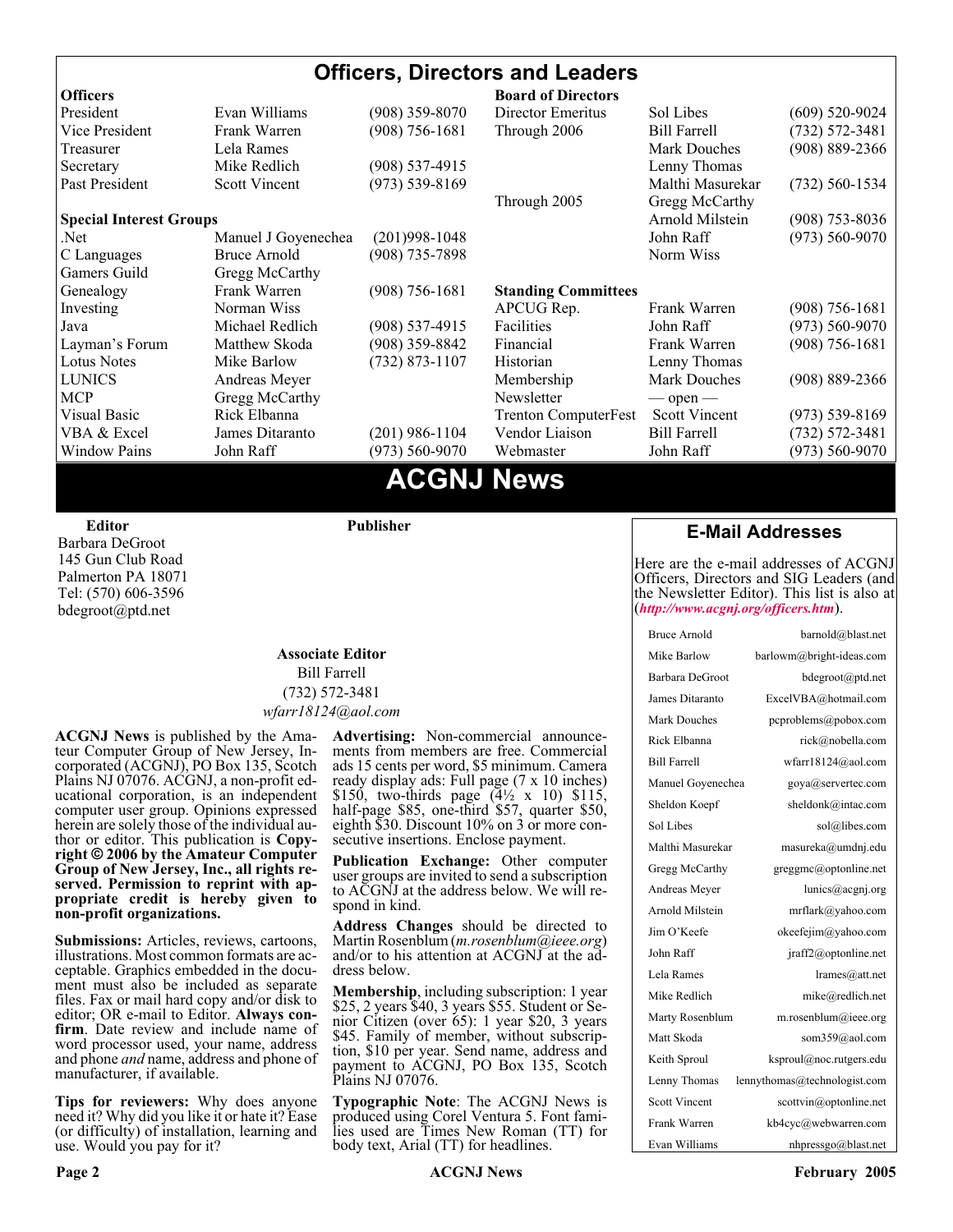### **From The DealsGuy**

*Bob (The Cheapskate) Click, Greater Orlando Computer Users Group.*

Want some trivia? We worked a trade show called relations who was sorry to hear what had happened at the Sta-Interservice/Industry Training, Simulation and Education Conference [*<http://www.iitsec.org>*] which is mostly a military show. Attendees include many high ranking military officers and even congressmen. There were some army vehicles including a training tank on display in the show. I saw a booth with all kinds of concave and warped type mirrors in it, but didn't hear their uses. This was a place to see cutting edge technology, but I don't have enough room here for the most interesting booths and there is probably limited interest in my trade show experiences. Primarily, the widest technology covered was simulation machines of all kinds all over the show floor. Unfortunately, I was unable to find time to try any of them. You name it, there was a simulator.

A reporter for the Orlando Sentinel wrote about talking to the CEO of a simulation company (VirTra Systems) with offices in Denver and Phoenix who mentioned that he intended to move his operation to Central Florida in sixty days. [<http://www.virtrasystems.com>] He stated "you've got to be here if you're in the simulation industry." Here is the trivia; the reporter said that central Florida is home to more than 140 simulation companies and they employ, directly or indirectly, over 17,000 people. Who would have thought that since this is assumed to be only an amusement park paradise. Another reporter for the Money section wrote about the competition for skilled employees all over central Florida by companies based here.

I knew there were lots of companies oriented toward all kinds of electronics engineering here including a dozen laser light companies, many companies that provide engineering and manufacturing for the computer industry and many other high tech industries, but not about the simulation industry.

#### **\*It's All About The Squeaky Wheel**

I was in line at Staples early Friday morning after Thanksgiving for some specials, but too far back to get all but one, a 512 meg USB Flash Drive for \$19.95 before a ten dollar mail-in rebate. That night, I plugged it into the hub I always use and it gave me an error, but after a couple of minutes, it worked OK. However, soon another message told me there was not enough power from the hub and to plug it into the computer directly. I did that and still got an error message, but it worked after a couple minutes and I could write to it. I have several USB flash drives and have never had that problem using that hub so I wanted to return it to Staples for an exchange. The manager told me he would not exchange it at that price and that I would have to take the problem up with PNY who made it. When I insisted it was not right since that was the only one I had the problem with, he said I would have to pay the difference between the sale price and the posted price if I wanted another one, so I gave up.

When I got home, I called PNY whose tech support took an indifferent attitude about it and said there was nothing wrong with it if it would eventually work. However, he did finally admit that some might work better than others, not that there would be anything wrong. I then called Staples Corporate office, and was transferred to the President's office of customer

ples store, and apologized saying "that is not the way we do business" and kept me on the line while calling the store. When he returned, he said the manager was "apologetic" and assured me they would exchange my unit for a new one, which that manager had stated they did not have when I was in the store earlier for an exchange.

Returning to the Staples store for the exchange, nobody seemed to know about it, but after my insistence, a lady went looking for the one they would hold for me. When she finally returned several minutes later, she did indeed have one and the exchange was short and sweet, but cool ("here"). The squeaky wheel syndrome worked. The new flash drive worked just fine, even in the hub, as I thought it would. I have since read that it is not recommended to use Flash drives in a hub, but I have used as many as two at one time in my hub, even with the power for it unplugged, with no problem because it is much easier than plugging them into the computer.

#### **\*Time To Do Your Taxes**

Remember that you can find out where the AARP volunteers are working on income taxes and get yours done there absolutely free, except under certain circumstances. It is admirable that those folks work for free on your behalf when they are actually mostly professional people who are taking time off from their normal job to help us. On the other hand, you can go to [*<http://www.taxact.com>*] and download Second Story Software's free version of Tax Act for doing your own tax return. It will pester you to upgrade to the paid version while you are inputting data, but it will still do yours free and will now also do the e-file for you free. Personally, I use the Deluxe version because I like the price at \$12.95, and it includes other very helpful features, one of which saves time on data input if you used it last year (important to me).

Judy Taylour from APCUG notified most member user groups that Second Story Software will offer user group members a discount for purchasing Tax Act products. I can't include the procedure here because they don't want it posted on the Web, but I believe the Deluxe version would be just \$9.95. Simply contact your group's APCUG rep for the procedure for downloading Tax Act to the discounted shopping cart. Double check the prices including the Ultimate Bundle, depending on whether you need the state version or not.

#### **\*Build Your Own Web Site For Free!**

A friend, who said he had not tried it himself, but that it was well recommended, referred this Web Site freebie for me to try. I have not downloaded it yet, but hope to check it out one of these days. I was a bit skeptical when I was told that one professional Webmaster chose it over the high end product he was already using, but what's to lose when it's free? Check out [*<http://www.nvu.com/>*] and see if it is anything you might like. They have versions for Windows, Mac and Linux, making it pretty versatile. They say they are supported by Linspire and encourage you to support Linspire products.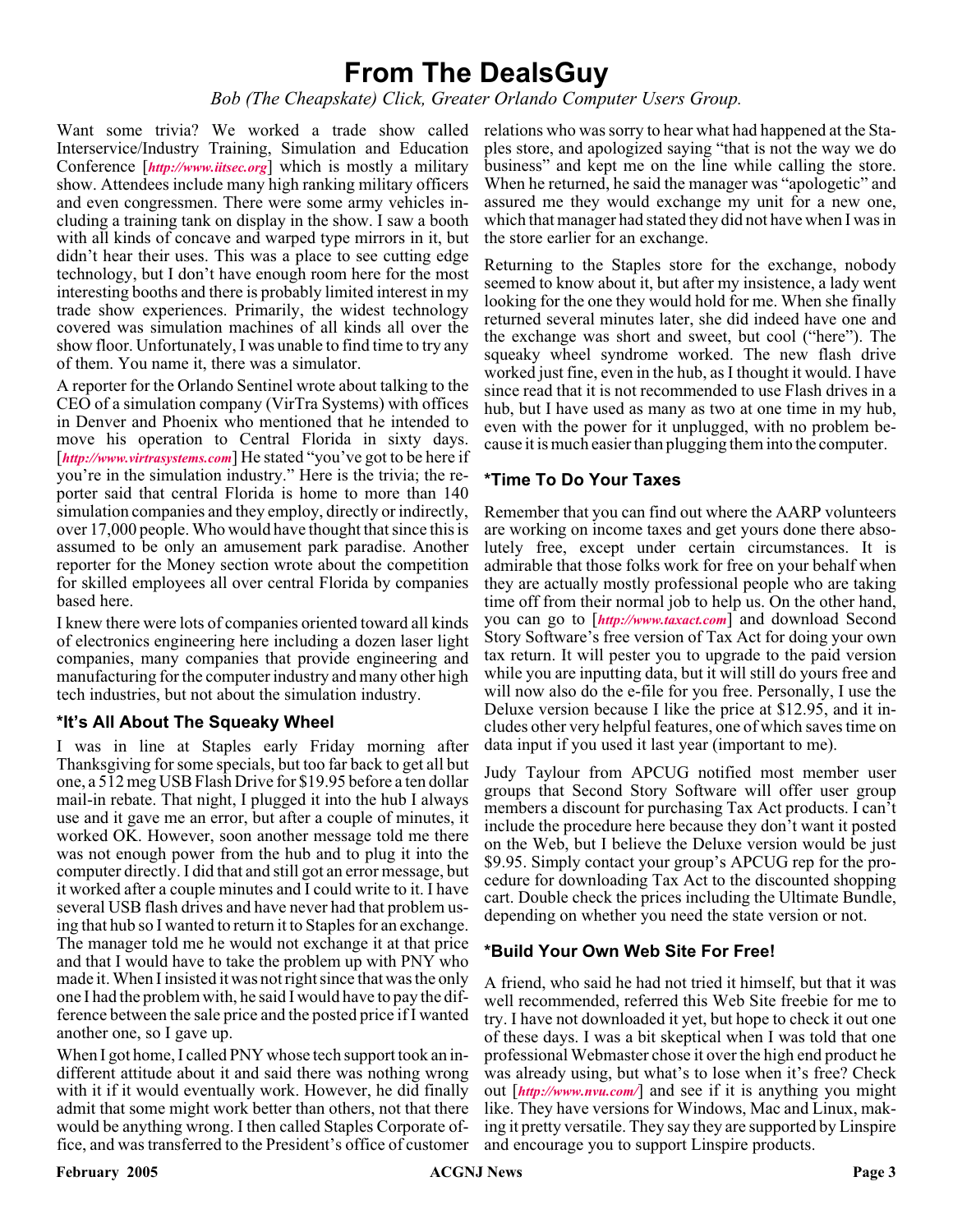### **"It's Impossible…"**

#### *Robert Hawes (r\_d\_hawes@hotmail.com), ACGNJ*

est geniuses who ever lived; Sir Isaac Newton. The argument can be made that just about everything technological that we do today is based in some way upon his work. I'm not going to defend that statement rigorously, but it feels right to me. Having said that, I'll now make a seemingly pointless digression into TV trivia. In an episode of the 70's "Bob Newhart" show, Howard (one of the secondary characters) was desperately trying to impress his date. They were at the airport where he worked, and suddenly an announcement came over the PA system that went something like; "Navigator Howard Borden, report to the Control Tower immediately. We have a problem **only you** can solve". (I have a memory that can still recall stuff like this after thirty-some years, but it's just not quite good enough to get the quote exactly right). The point is, Newton had a problem he was never able to solve. In the three centuries since, nobody else has been able to solve it, either. It's called the Three Body Problem.

Now, Newton was working on celestial mechanics, using his inverse square law of gravity to investigate the motions of the Sun, the Earth and the Moon. However, the problem can be stated in a more general way. If we postulate a gravitational system containing only two bodies, we can use Newton's equations to predict the exact locations and velocities of those two bodies, at any given time, forever. Unfortunately, when a third body is introduced, the equations become analytically unsolvable. Usable solutions can be found over the short term, but **not** forever. Einstein's relativity-based tweaks to Newton's Laws a hundred years ago didn't help, and neither do the super computers we have today. Research continues, but for now, it's just impossible.

You'll see why I brought up Newton in a minute, but first, let's return to the problem that only I seem to care about; "time bugs". I got sidetracked into this prolonged rant when I found my first Linux time bug, back in September, but all the examples I've cited since have come from various flavors of Windows. That's where I first found them ten years ago, and that's where they've been popping up to confound me ever since.

In my past two articles, I documented time shifts of -4, -5, -8, -9, -10 and -59 hours. The only time bugs I ever found with positive shifts were the first ones I ever saw. As I said two months ago, I couldn't document them at the time, and all I really noticed was a bunch of sevens that should have been sixes. So it's entirely possible that they could have been -11 hour shifts instead of +1. There's no way to find out for sure, now. (I can remember seeing -11 bugs elsewhere, but apparently I didn't bother to document those, either). As I also said before, **all** of these time bugs showed up on FAT drives (mostly FAT16, but some FAT32 and maybe even an FAT12 hard drive or two). None of them were ever anywhere near an NTFS drive.

Even if, as Microsoft claims, this behavior was a properly working feature of the NTFS file system, translating dates stored as Universal Time into local time, you would only expect to see -5 hour shifts for an Eastern Time computer like

Once upon a time there was a genius. Maybe one of the great-mine. (Or -4 hour shifts during Daylight Saving Time). Those other shifts can **only** be signs of an instability in the system. It is my contention that such unstable operation is inevitable, that back-and-forth value swapping schemes like Microsoft's will **only** work correctly when just two bodies are involved. In this case, that's the operating system and **one** hard drive. Introduce a third body (a second hard drive, another storage medium, a different operating system, or **anything** else) and the equations, like Newton's, become unsolvable. Wacky errors like the ones I've documented become the order of the day.

> I've got one more point to make on this topic, then we'll move on to something else. Unfortunately, deadline pressures have forced me to put it off until next month. If you're not already sick of the subject, I'll see you then.  $\Box$



#### **DealsGuy**, *continued*

#### **\*Worth a Look**

This URL has been sent to me more than once in the last few months, but I didn't feel it fit the criteria of my DealsGuy column. However, since I had room this month, I thought I would include it because of the referrals. [*[www.infopackets.com/windows+newsletter.htm](http://www.infopackets.com/windows+newsletter.htm)*] You'll find all kind of things there and even a deal every so often, I'm told. I saw one last time I looked although not this time, but I didn't spend a lot of time there. There are all kinds of articles about many things so I hope you get something out of it. Editors might be able to use some of the reviews posted there.

That's it for this month. Meet me here again next month if your editor permits. Be sure to check the announcement pages on my Web site. This column is written to make user group members aware of special offers or freebies I have found or arranged, and my comments should not be interpreted to encourage, or discourage, the purchase of any products, no matter how enthused I might sound. Bob (The Cheapskate) Click [bobclick@mindspring.com]. Visit my Web site at [*<http://www.dealsguy.com>*].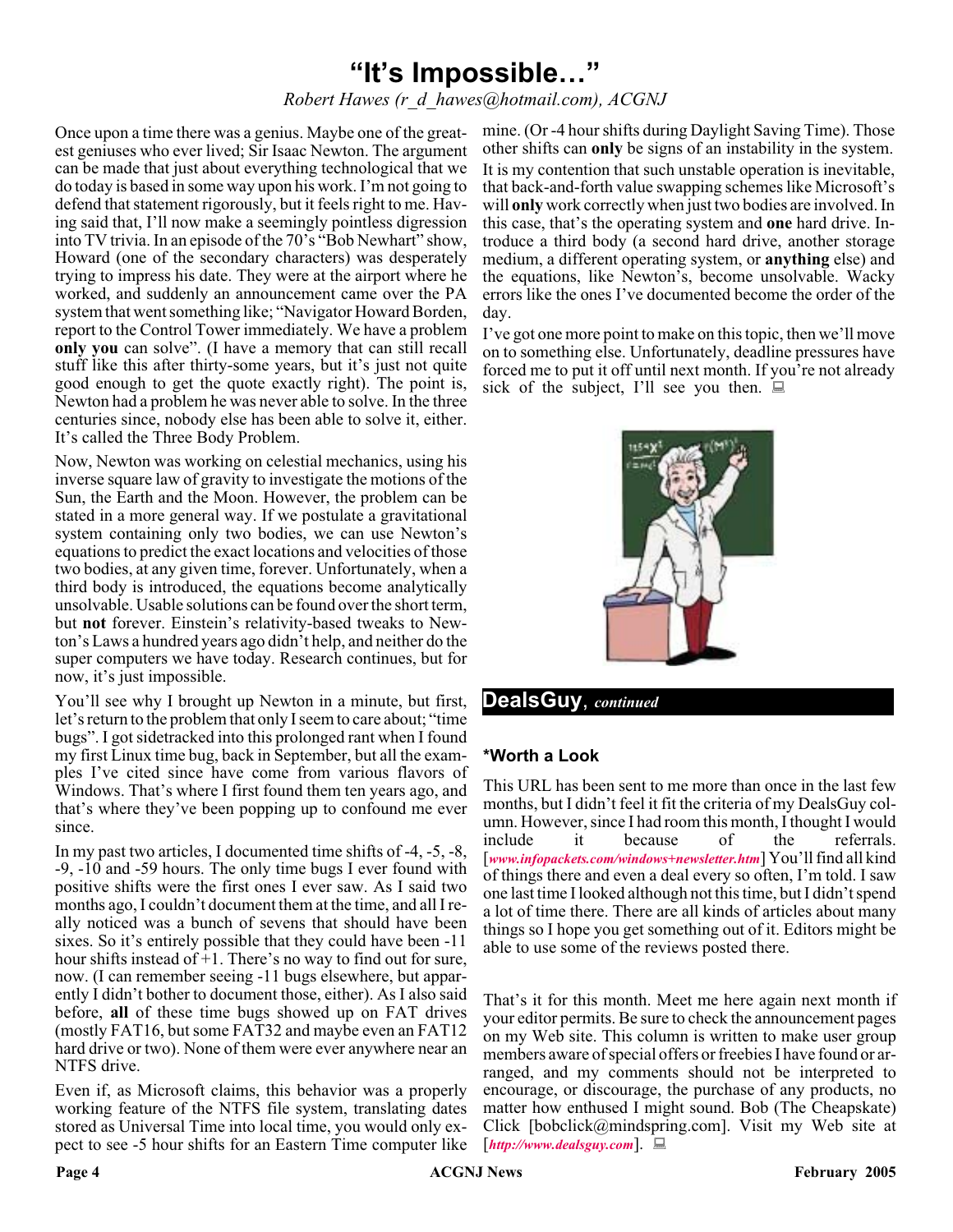### **A USB Primer**

#### *Brian K. Lewis, Ph.D., Sarasota PCUG, Florida*

By now most computer users are familiar with the term USB or Universal Serial Bus. This connection port on your computer is designed to replace the older serial, parallel and PS2 ports. Probably within a year you won't find any new computers with these older ports. They will have only USB. There are some things you might find useful about USB ports and hubs which could reduce or eliminate problems in dealing with them.

USB ports have a number of advantages over the old system of parallel/serial ports. They do not require I/O memory space or individual IRQ lines. Anyone who has had to work with older computers and operating systems will remember the problems of trying to prevent IRQ conflicts when connecting external devices such as scanners or modems. How many times did the sound card manage to steal IRQ's that you had to have for another device? USB also allows for automatic device configuration and hot-plug capability. The hot-plug or hot-swap function means that you don't have to power down the computer and go through a restart when you want to connect a new device. In instead you simply connect or disconnect the USB cable. The computer will recognize the device and connect to the proper driver. That is assuming this isn't the first time you have used the device and that the driver has already been installed. You commonly have to install drivers for external hard drives, printers, scanners, card readers, etc. You generally don't have to install drivers for mice and keyboards that connect to the USB ports.

Next, consider that USB operates at three possible speeds: low speed or 1.4 megabits/second, full speed or 12 megabits/second, and high speed or 480 megabits/second (mbps). Low speed and high speed can be used with either USB 1.x or USB 2.0 hosts. The high speed can be used only with USB 2.0. The host is the computer that provides the USB connections. For USB 2.0 operation the host computers "root port hubs" must support USB 2.0. That means the computer must have USB 2.0 drivers that are supported by the operating system. Windows XP (service pack 1.0) and Windows 2000 both support USB 2.0. The root port hubs are the USB connectors on your computer and are usually connected to the motherboard. You can also identify them in the Device Manager where they will show under the USB Host Controller.

Although the USB specifications indicate you can daisy-chain up to 127 devices from one port, this is not likely to happen because of the power drop that occurs over long connections. You can get external hubs that allow you to connect  $4 - 7$  devices to a single root port hub. The external hubs are repeaters that relay transaction information from the computer to a device connected to the hub's port. There is a catch to this as well. Some USB 2.0 hubs will decrease their maximum output if you have a USB 1.x device attached to a port. This means that any USB 2.0 device attached to the hub may not function or will function at a lower speed. I learned this the hard way with an external USB 2.0 hard drive. I thought the problem was the drive, but it was the hub. I had a USB 1.0 card reader attached to the hub and as a result the current output to each port was reduced to the point that it was not sufficient to

run the drive. This occurred even though the hub and the drive had external power supplies.

An ample power supply is necessary to operate USB devices. Root hub ports can provide 5 volts and up to 500 milli-Amps (mA) of current. The USB power specifications state the USB ports should provide between 100 mA and 500 mA. Devices connected directly to the computer are able to obtain the maximum current. So let's take a situation where we have a hub connected to the computer's root port hub. The hub is receiving 500 mA of current at about 5 volts. If only the current received through the connecting cable powers the hub, the output from each of its four hubs will be only 100 mA. This is referred to as a "bus-powered" hub because it receives its current solely from the USB bus in the host computer. However, if the hub has its own power supply and is receiving at least 1.6 Amps from this supply, then it can provide a 500 mA output at each port. In this case, the hub should be able to support high-speed USB 2.0 devices.

On some computers you will find an icon in the system tray that is a "hardware disconnect". In this instance, you need to double click the icon and wait for it to permit you to disconnect the hardware device. This icon does not appear with all USB devices. Since installing SP2, I haven't seen this icon in my system tray. There are some reports of computers with SATA drives showing this icon. Since the SATA drive is supposed to be hot-swappable like USB devices, I'm not surprised that the icon shows up. However, with my Seagate SATA drive, I still don't see this icon. That may be because my motherboard doesn't support the hot-swap function even though it supports SATA drives.

When you plug in a USB device to either a hub or a computer port, there is an initial identification process referred to as the "configuration" step that occurs. During this configuration process the device can not draw more than 100 mA. If it does, the process will fail and it will appear that the device failed to work. The configuration process identifies the device, its drivers, and its power requirements. Only after this process is complete will the device be able to draw more than 100 mA current. Since this process is not instantaneous, some time must be allowed by the user before attempting to use the device. In addition, this configuration may not occur if the device is plugged into the computer before the computer is turned on and booted. In these cases, it may be better to connect the USB device after the computer is fully operational. Most of the time, the computer will identify and configure the device during the bootup.

*Continued* Microsoft has a knowledge base article on trouble-shooting USB problems (#310575). Typically the problems relate to drivers or power problems. However, they also point out that high-speed devices should be connected with high-speed cables only. The low speed cables may distort the signal as a result of their reduced amount of shielding. Another really complete source of trouble-shooting information can be found at: http://www.usbman.com/winxpusbguide.htm. This has references for Windows ME as well as XP and Windows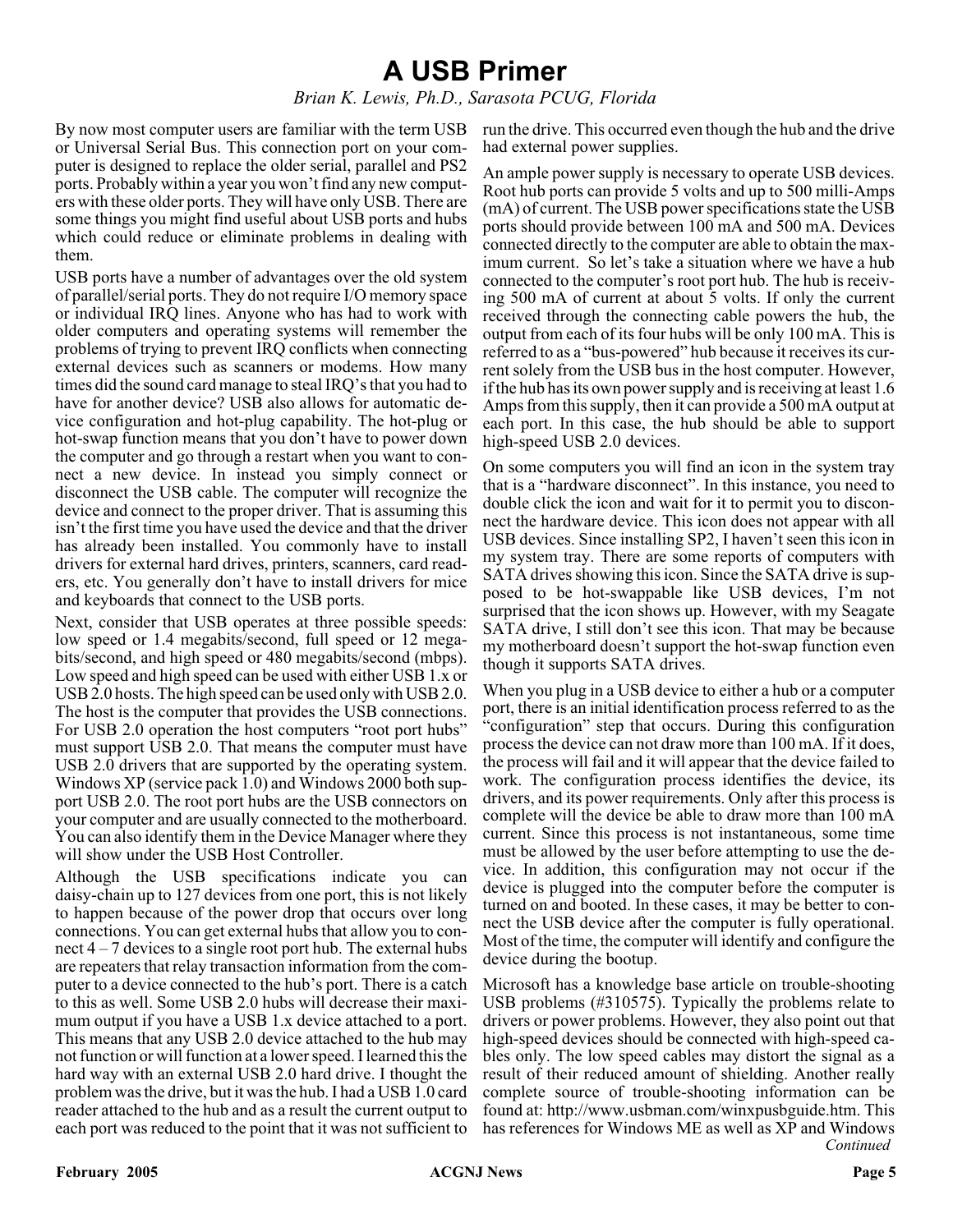### **My Family Health Portrait**

*Ira Wilsker, APCUG Director; Columnist, The Examiner, Beaumont, TX; radio & TV show host*

#### WEBSITES:

#### *<http://www.hhs.gov/familyhistory>*

#### *[https://familyhistory.hhs.gov](http://)*

#### *<http://www.hhs.gov/familyhistory/download.html>*

Recently, a relative in another state was hospitalized via an emergency room admission. His new wife of just a year did not have much information on the family health history, so urgently needed by the physicians in order to diagnose and treat my relative. Urgent phone calls followed, gathering the requisite family medical history to enable the appropriate diagnosis and treatment. Philosophically, what if a comprehensive family medical history could have been immediately available? This circumstance is not unique, but a reasonable solution has been available for free for over a year at *[www.hhs.gov/familyhistory](http://www.hhs.gov/familyhistory)*, courtesy of the U. S. Surgeon General's Office

This site explains the necessity of such data with the statement, "Health care professionals have known for a long time that common diseases - heart disease, cancer, and diabetes and even rare diseases - like hemophilia, cystic fibrosis, and sickle cell anemia - can run in families. If one generation of a family has high blood pressure, it is not unusual for the next generation to have similarly high blood pressure. Tracing the illnesses suffered by your parents, grandparents, and other blood relatives can help your doctor predict the disorders to which you may be at risk and take action to keep you and your family healthy." In order to accomplish this task, the Surgeon general offers two simple options; one an online web maintained version hosted on a secure server (that is what the "https" means in the internet address) at means in the internet address) at *[https://familyhistory.hhs.gov](http://)*, the other a 1.6mb downloadable "Zip" file which may be stored on a home computer, and uti-

lized in the privacy of the home. The files created in either version can easily be exchanged among family members via email or disc.

In the online version, a family history can be newly created, or an existing version can be uploaded from the home computer to the secure Surgeon General website where the data can be managed, and then saved back on the home computer; no personal information is saved or captured by the government computer, protecting the privacy of the user. It should be noted that much effort has gone into the creation of this web based service, in that it explicitly works equally well with almost all known browsers, including Internet Explorer, Firefox, Mac Safari, Netscape, and many other browsers.

The first step in using the online version is to "Create a Family History", or to "Load a Saved Family History" if a file had been previously created. The preliminary step is to create a personal profile, where basic information such as name, gender, height, and weight are entered. The personal profile continues with a simple checklist of major common diseases (such as heart disease, cancer, and diabetes), and age of onset, followed by a fill in the blank chart of other diseases. After the personal health history is created, there is then an opportunity to create a family profile. The family profile states "Only add family members that are biological (blood) relatives (not adopted or step-relatives)." Similar fill in charts are presented to complete the information for the other family members. Data can be modified, added, or deleted at any time. Once the user has completed entering the basic family information, a button "Go to My Family" takes the user to the basic "Family Health Portrait" where a family health tree can be displayed or printed; this family tree contains symbols and abbreviations immediately recognizable by a health care practitioner as a

#### *Continued*

#### **USB Primer,** *continued*

2000. However, anyone who hasn't dumped Windows ME should seriously consider doing so as soon as possible. WinXP is such a tremendous improvement over ME and will really make your computing experience much more enjoyable. My computer hasn't locked up or crashed in more than six months, probably longer. I really don't keep track anymore.

So what devices are typically high speed and require USB 2.0? Let's start with external USB hard drives. Seagate has a very interesting technical paper on external hard drives. In this paper they state that most  $2 \frac{1}{2}$ " external drives require 1000 – 1100 mA during the start-up cycle and then can function at the 500 mA maximum current available from the USB port. They also state that most USB ports can support up to 700 mA on a continuous basis. This is something I have not found elsewhere. Consequently, my recommendation is that when looking for an external drive, pick one with its own power supply. I wouldn't want to depend on one that drew all its power from the USB bus.

Other high-speed devices include laser printers, scanners, and multi-function printers. All of these should have their own power supply. Other devices that operate at full-speed and don't need external power are blue-tooth adapters and card readers. This is only a partial list of what is available in USB devices. Just remember when you are looking at them that the term full-speed does not 480 mbps, instead it is the slower 12 mbps.

Dr. Lewis is a former university & medical school professor. He has been working with personal computers for more than thirty years. He can be reached via e-mail: bwsail at yahoo.com.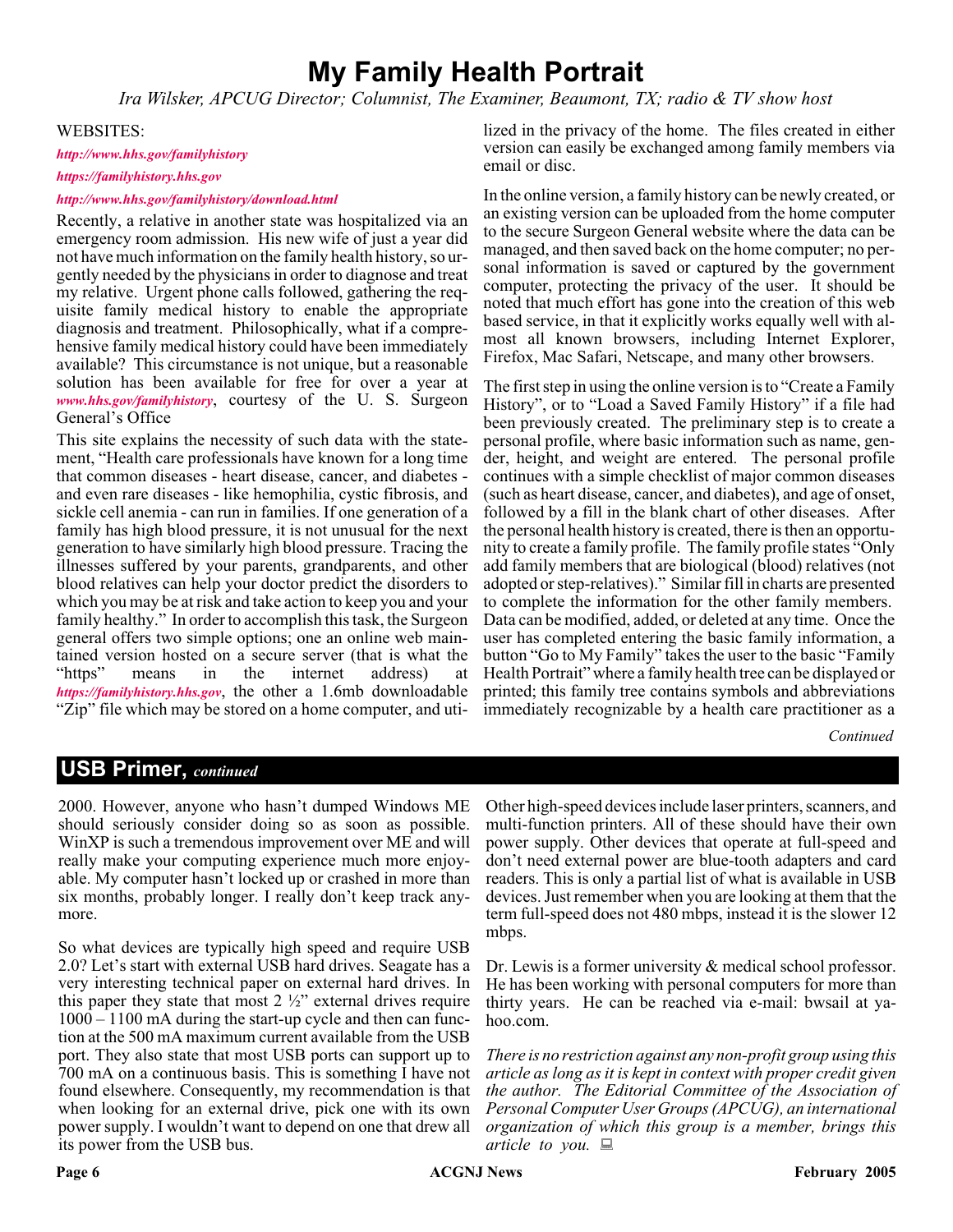### **Care and Feeding of CD's**

#### *Lynn L. Kauer (llkauer@chartermi.net), Editor, Saginaw Valley Computer Association*

I read an interesting article in the September 2005 issue of Popular Photography written by David D. Busch titled, "The Truth About Disc Rot." It paralleled some other magazine and news articles I have read on the same subject. The following is what we should know and understand about CD (and DVD) discs as storage devices. For the purposes of this article, CD's and DVD's are considered the same as far as backup media is concerned. The only difference is that DVD's can hold more data.

We save things that are important to us. Those of us who take digital photos know that simply storing them on the hard drive of our computer is not a wise or safe thing to do as the disc may crash and we will loose everything. Thus, we copy the photos to a CD or DVD disc so that they will be always available for a long period of twenty or more years. However, will they really be there when we look for them?

The media of choice for backup and storage purposes less than ten years ago was tape backup. Some commercial enterprises continue to use digital tape for backup purposes. Tape is rarely used, if at all, for home use anymore. Actually, the backup media of choice for commercial use is moving toward external hard drives. Where does the CD fall into all of this?

There are hosts of backup utilities that utilize the CD for backup purposes. Most CD manufacturers advertise that CD media is good for 20 to 100 years depending on the depth of marketing they are trying to offer. The National Institute of Standards Technology (NIST) tests products for longevity. The catch is that longevity is available if the user adheres to very strict rules and standards. Let us look at some interesting facts.

#### **Handling**

When a CD is burned, a laser shoots through the bottom of the disc into the dye layer located under the top protective plastic covering on at the top of the CD. This is the layer where the laser burns pits into the dye layer to allow the compute to interpret what is being written by the computer. When the bottom side of the disc becomes scratched or soiled, the laser is diffused and the data is not clearly written.

Secondly, if the top layer becomes damaged, moisture can penetrate the surface and cause the layer to slowly disintegrate and is the beginning of what is called "Disc Rot."

How often have you watched someone open a CD case and directly pull on the edges of a CD until it is released from the case? Notice how the CD is bent while it is being removed? This bending is causing tiny cracks to develop in the reflective (protective) layer of the CD. To properly remove a CD from the case, press down on the inside of the retaining plastic that holds the CD in place. This causes the retaining ring to become slightly smaller so that the CD slides off easily with out bending forces.

When handling, always pick up or carry the CD by the outer edge. Avoid placing your fingers on the read (bottom) side of the disc as this will cause acid penetration of both protective layers to begin.

#### **Reliability**

CD-R is a disc that that can be written to once while CD-RW are discs that can be written to many times reportedly 1000 times. CD's that the least reliable for archival purposes are the CD-RW's. These discs include a layer that is altered by the CD burner each time it is rewritten. Experience has shown that when these discs are used with another computer, it is a common for the second computer to be unable to read it.

#### *Continued*

#### **Buying a New PC,** *continued*

basic family health history. Other family members, such as aunts, uncles, and other blood relatives can be added to the list as well. Other family members listed on the family tree can have their own personalized family tree created at this point, and the entire file can be downloaded to the user's computer, leaving no personal data on the HHS computer.

If for privacy or other reasons, the user does not wish to enter personal family health data to the secured website, the downloadable version is a self-contained version of what is available on the website. Once uncompressed with any zip utility (built in to Windows XP), the file is easily and quickly installed. The software does require the Microsoft ".Net" utility, version 1.1 or later, available for free at windowsupdate.microsoft.com. Once installed, the entire process is completed in the privacy of the home, with no personal data leaving the computer, unless the user desires to send the data files to other family members to complete or use as a basis for their own family health history.

With this information readily available both within a family unit, and shared with other blood relatives as appropriate, family health histories can be easily maintained, and distributed or printed as needed.

Many times we cannot recall family health problems that family members may have had which may give us a predisposition, or otherwise genetically affect us. With this free service and software from the Surgeon General, we may all be better able to provide our health care professionals with the information that may prove so vital to our health care and treatment.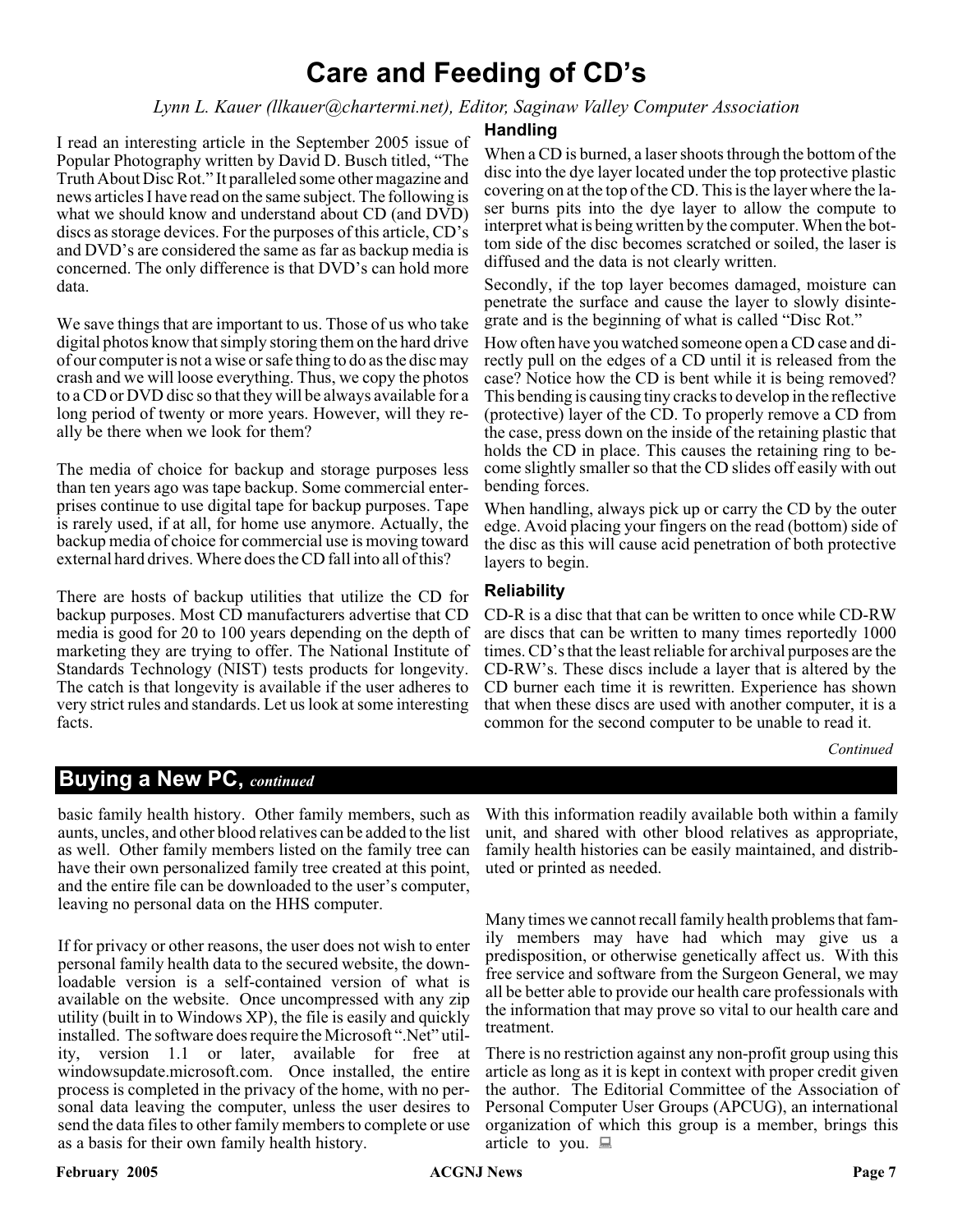I burn a new music CD monthly for each show that I do. (I entertain at nursing and retirement homes.) I burned and placed the CD-RW into my karaoke player, it would not recognize it. In addition, my second computer would not recognize it either. Only the computer that originally burned the CD was able to read it! Imagine if I had saved all of my music and photo images on a CD-RW. When the computer would eventually be replaced, the disc would likely be unreadable. It is better to save data on CD-R discs, as they are readable with any computer with a CD player.

CD-R's aren't permanent either. The organic dyes layer that the burner works with are similar to dyes in film. When exposed to sunlight, heat, cold and humidity and UV exposure the dye layer changes over time. How often have you watched someone place a CD on the dashboard of a car or keep it in a glove box? Proper storage of CD's is critical to their useful longevity.

#### **Dyes**

There are many types of dyes used for the production of a CD. To quote the above mentioned author, "Under the NIST's accelerated "stress test," which includes exposure to very bright light, high temperature and humidity, recorded CD discs using phthalocyanine dye combined with a gold/silver allow reflective layer proved to be considerably more stable than all other types of CD-R media. Discs using azo dye as the data layer had less stability under light, temperature and humidity testing. Media using cyanine dye performed well when exposed to light, but had longevity problems under temperature and humidity stress.

DVD's, which generally use a modified form of a stabilized cyanine dye for the recording layer, are less predictable in terms of longevity. NIST data suggest that, despite lower data capacity, you might be better off in the long run using premium CD-R's instead of DVD+/-R discs."

The author went on to say that it's not always possible to tell what kind of dye was used for the manufacture of the disc because the dyes can be tinted. Cyanine based CD's (most common) have a light green or blue tint on the data side. Phthalocyanine dyes are often light green while the azo dye tends to have a blue color.

While it's possible to tell the dye type by reading the specs from the manufacturer, a better indicator might be the reflective layer. If a gold reflective layer was used then the likelihood of using a good quality dye is increased. Be aware, some cheap discs appearing to have a gold layer may be simply paint. Buyer beware!

Recommended brand discs are Fujifilm, Imation, Kodak, Maxell, TDK, Verbatim and Mitsui/MAM-A.

#### **Protection and Care of CD's**

Manufactures recommend storing CD's vertically in a cool, dry area instead of horizontally. The reason is to prevent warping and damage from humidity.

Also, never use solvent based pens to write on them similar to permanent felt tipped pens. The solvent can penetrate the protective layer and damage the reflective layer below. The only

safe place to write on the top of a CD is in the clear center portion of the hub when using a felt tipped pen.

It is better to apply a label to the top of the disc for identification purposes. Never write on the label with a ballpoint pen when it is applied to the disc. The tip of the pen can cause stress cracks in the protective layer.

When using CD-RW discs, I use removable labels *[www.digitalinnovations.com](http://www.digitalinnovations.com)*.. They can be written on many times and then removed and replaced as necessary.

For discs that I intend to keep for archival purposes I print the contents on the label with an ink jet printer *[www.fellowes.com](http://www.fellowes.com)*.

When cleaning to remove fingerprints or smudges on the read side on the read side of the disc, always use a CD or lens cloth wiping radially out from the center. Never clean using small circular motions on small portions of the disc as it can cause diffusion of the laser beam. Isopropyl alcohol or clear or soapy water can be used to clean a grimy disc. Never use acetone, anti-static agents or wood based products such as toilet paper or facial tissue to clean a disc.

When applying labels, be sure to center the label on the disc to avoid "off balance" condition when the disc is being used. When the disc is rotated at high speeds, the "off balance" condition can unbalance the disc and cause problems with high speed readers. For this reason I purchased a label applicator that perfectly centers the label each time versus putting the label on the disc "by eye."

#### **The Future**

Like the 1.4 MB floppy drive, tape drives, Zip discs and LS 120 disks that are no longer being used, the CD as we know it will likely bite the dust in about ten years. I predict the media of choice for backup and archival purposes will be that of external drive media similar to USB jump drives and flash card burners or other external drive sources. Personally, I use a 160 GB external hard drive to backup my computer data including music and photo files. Because of transportability, I also backup my music and photos on CD's and store them at an offsite location in a safety deposit box.

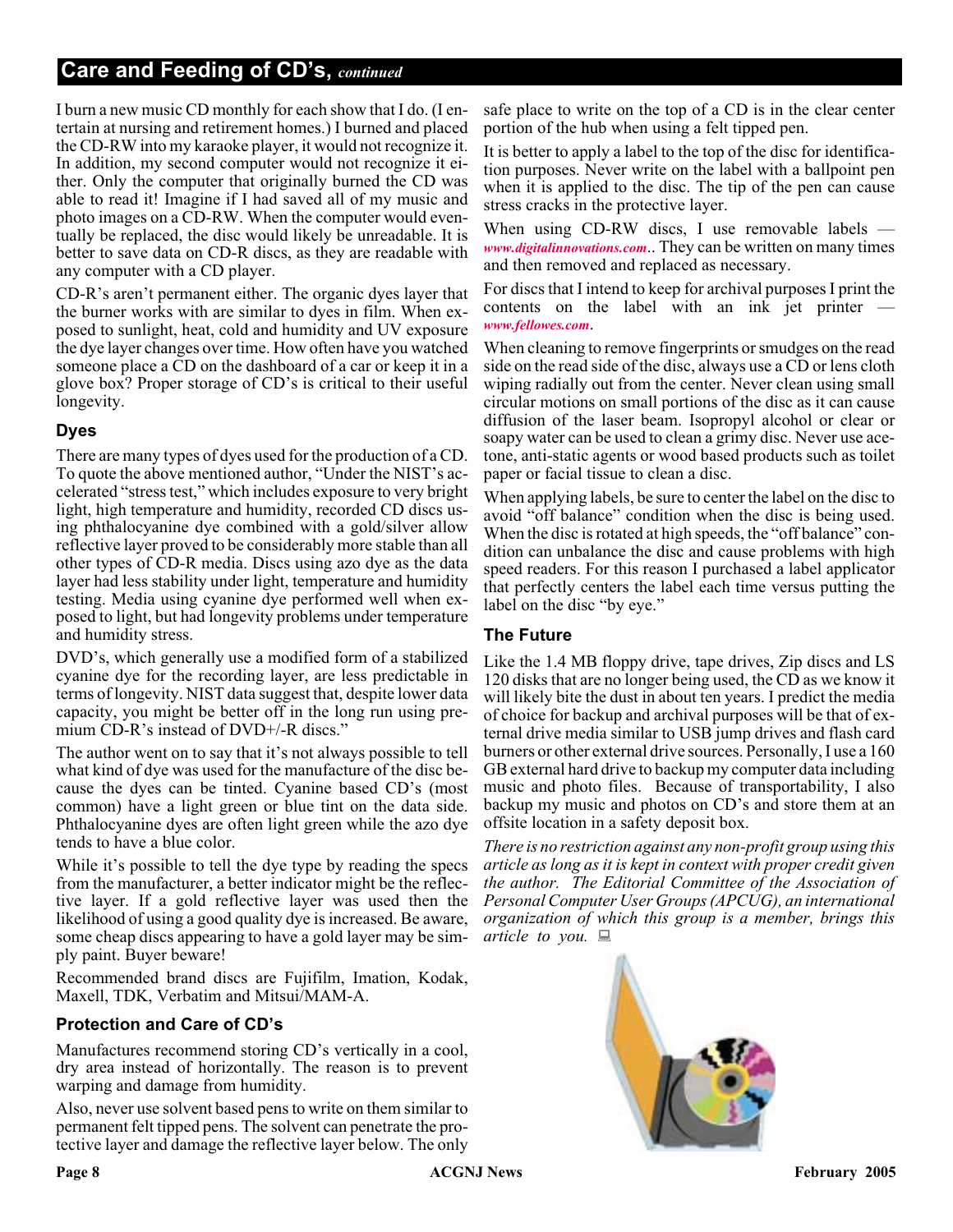### **What Your Computer Really Does When It's Idle**

*Vinny La Bash (vlabash@home.com), Sarasota Personal Computer Users Group, Inc.*

You're sitting at your machine, thinking about what to do next, when your disk drive starts whirring and the light flashes, indicating that something is going on. What is your machine doing? Your hands are nowhere near the keyboard or the mouse, and you can be relatively certain that neither telepathy nor telekinesis is at work.

One possibility is that your system is loading automatic updates from Microsoft.com because you set your system to download updates automatically. The same could be true for anti-virus programs, firewalls or any application software that offers this type of automated service.

The Task Scheduler may be running a background utility. Your automatic backup may be kicking in, or an online subscription service is delivering requested information as part of a service it provides. Any number of similar operations could be going on. There is a dark side to this. You may be infected by a spyware program reporting back to its master over the internet. Most spyware blabs about your web surfing habits to a commercial entity so that it can tailor ads to your individual tastes. Many people consider this annoying or intrusive. Nevertheless, the designers of these programs have no desire to hurt you. They want only to sell you something.

However, something far less benign could be going on. A program could be attempting to steal your banking information, PIN numbers, credit card records, social security information, and other financial data with the intention of draining your bank account.

A Trojan horse program may be downloading spam to retransmit from your machine, making it look to recipients that you are the spammer. Other programs make your machine a "zombie" or a node in an array of machines designed to launch a Denial of Service (DOS) attack on a web site.

Worst of all, there have been instances reported of stealth programs downloading child pornography and retransmitting it to another machine. These programs make it look like you are the culprit, making you subject to arrest and incarceration. This kind of frighteningly malicious activity has been rare, but the danger is real.

If you are concerned about this, and you should be, Windows XP offers a solution:

- Click Start.
- Click Run.
- In the text portion of the Run dialog box, type cmd and click OK.

This brings you to the Command Interpreter, which starts out by displaying the Version of XP that's running on your machine and some copyright information. Now enter the command netstat -o, which displays network statistics about your current active connections.

There are five columns of information displayed. The Proto column tells you what communication protocol is being used for a particular process. In most instances this will be TCP (Tele-Communications Protocol). This is irrelevant for our purposes.

• Local Address is your machine.

- Foreign Address is the IP address and port number of the machine the process is communicating with.
- State informs you if the communication session is sending or receiving, waiting, acknowledging or finished.
- PID (Process Identifier) is the piece we need, because it identifies the process (program) that is controlling the communications session from your computer.

4. Perform the Ctrl+Alt+Del keystroke sequence to bring up the Windows Security window.

- 5. Click Task Manager.
- 6. Click the Processes tab.

7. Click the PID column. This sorts the information, making it easier to find the program you're looking for.

Note: If the PID column is not displayed, you can activate it from the View menu.

Examine the PID list until you find the PID number(s) you found with the netstat command. If it's msnmgr.exe or iexplorer.exe, there is nothing to worry about. These are normal Windows XP processes and no cause for concern. There are many other legitimate Windows XP processes that are likely to be listed in the Task Manager.

How do you tell the good from the bad? Unfortunately, Windows itself isn't much help in showing what any given process is doing and you can't shoot them all and "let God sort them out". A search of Microsoft's web site won't yield useful information. A great place to find valuable information about common Windows processes is: *<http://www.liutilities.com/products/wintaskspro/processlibrary/>*

This site contains information about all common Windows processes, and the site administrators do an excellent job of keeping posted information current.

Knowing what's going on in your system is good, but the best protection against intruders is to keep your anti-virus, firewall, and other specialized protection programs up-to-date.

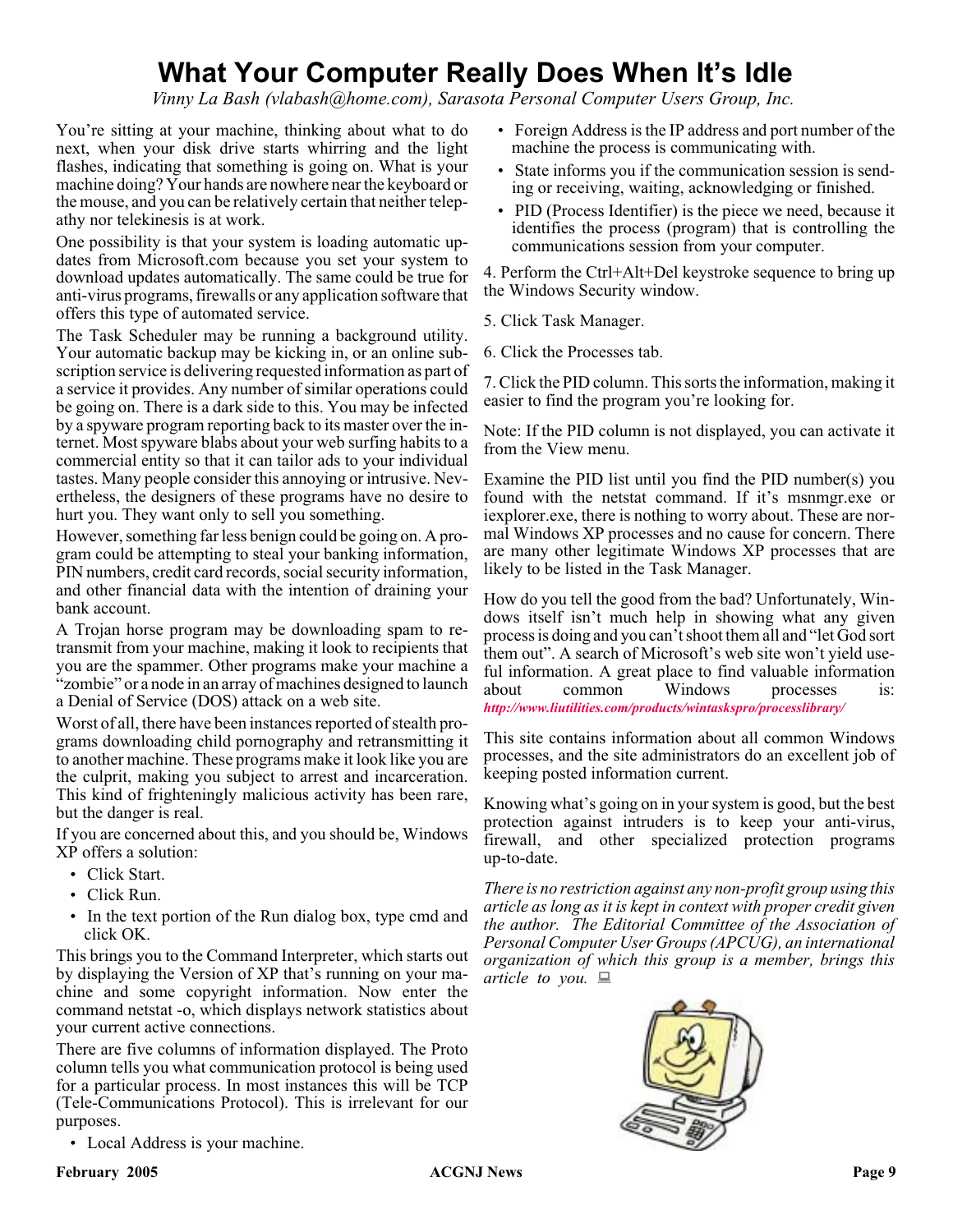#### **Digital Cameras Blossom,** *continued from page 1*

prices and features, from tiny key-chain size cameras, to cameras embedded in a ballpoint pen, to inexpensive disposable cameras to pocket size marvels, to SLR (Single Lens Reflex) type cameras with extreme resolution rivaling 35mm film, and using an assortment of available lenses, just like traditional 35mm cameras. Zoom can range from the less expensive and generally inferior digital zoom, to the superior optical zoom. Zoom ranges typically range from 3x to 12x, with some models offering a combination of optical and digital zoom to increase the ability to manipulate the closeness of the image. Many of the newer digital still cameras can also capture video and sound, often in the popular MPEG-4 30fps (30 frames per second) format, the length of the video being only limited by the amount of storage available on the memory card.

The second camera I have in front of me is a new, state of the art Casio EX-S500, one of a series of new cameras Casio is producing in the "Exilim" series. The camera is actually small compared to my older camera, only being about 3.5 inches wide, by about 2.3 inches tall, and about .6 (6/10) of an inch thick, weighing only about 4 ounces. This full featured camera will easily fit in a shirt pocket or purse. It uses the tiny SD memory cards. With an excellent 5 megapixel maximum image size, this camera will take digital photos in six different sizes ranging from an enormous 2560x1920 pixel size (5 megapixels), to the smaller 640x480 size (3/10 of a megapixel). It should be noted that the smaller the image, the more images that can be stored in the memory card. Also, the smaller images are more appropriate if they are going to be emailed, an important consideration in "netiquette". The larger size images are appropriate if large photos are to be printed in 8x10 inch or 11x14 inch sizes, or even larger.

Zoom is provided by a telescoping 3x optical zoom, which can be coupled with an integral 4x digital zoom, giving a maximum zoom of 12x. The lens produced very bright and sharp images. When the camera is turned off, the telescoping zoom lens is retracted into the body of the camera, making the front of the camera nearly flat. One technological marvel built into this camera an "Anti-Shake DSP" which is a digital signal processor that removes the effect of moving the camera while the image is being recorded; this contributes to an exceptionally sharp image by removing or minimizing the blurring many of us encounter when we move the camera as we take a photo.

Despite the small stature of the camera, it also can record movies and sound in three formats, 640x480 in both high quality and normal mode, and a smaller image 320x240 size for extended play. Video is saved in MPEG-4 format, and the sound is saved in the universal WAV format. With a common and inexpensive 256 megabyte memory card, the camera can capture about 8 minutes of video and sound at the high quality setting, and about 45 minutes at the extended play setting. Simply, available memory and battery power is the limiting factor in the length of the video that can be shot at any given time.

While my old camera ate batteries, having a very short battery life, this new Casio Exilim has a proprietary rechargeable

lithium ion battery with a normal capacity of about 200 photos before it needs to be recharged.

The camera has a shutter speed of 1/8 to 1/2000 of a second, rivaling many of the classical 35mm cameras, and includes a multi-mode flash, self timer, bright 2.2 inch LCD screen, and a mini-cradle which simultaneously connects the camera to a USB 2 high speed connection as well as AC power to charge the internal battery. There is also an "AV Out" jack on the cradle. Included with the camera are two CDs of software to download and manage the still images as well as the video. A set of included video cables allows the playing of video direct from the camera when it is docked in the cradle.

The body of the Casio Exilim EX-S500 camera is stainless steel, and available in a typical steel grey color, as well as while or orange toned stainless steel. This camera has a suggested retail price of \$350. Locally these cameras are available at Circuit City, CompUSA, Radio Shack, Target, Ritz Camera, Sharper Image, or online from Casio at *[www.casio,com](http://www.casio,com)*.

Casio is now marketing some excellent quality digital cameras, and should be strongly considered when shopping for better quality and full featured digital cameras.

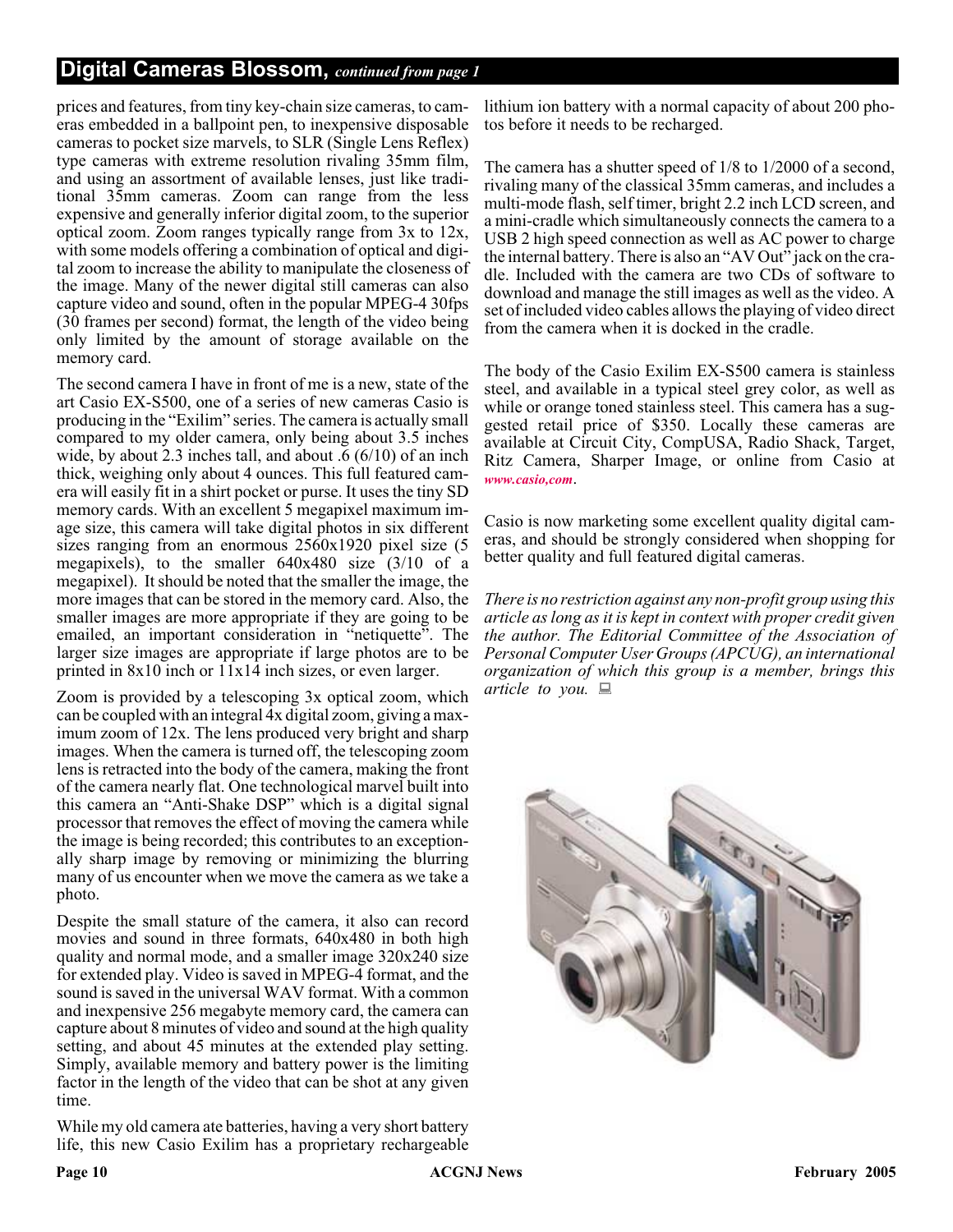## **What Comes After Your Pictures Are in Tip Top Shape?**

*Donald Cummins, APCUG Representative, Fresno Personal Computer Users Group, California*

Paper and ink are a team – one without the other is just paper or ink. Paper is one of the least understood or overlooked items.

Paper should be used with care. A wedding picture may be a total loss if you put it on the incorrect type of paper. If the picture is taken on the soft side (not very sharp) and printed on very glossy paper, it will make it look out of focus. It would be much better if it is printed on less glossy paper or, even better, on a matte-finish paper. Many of the wedding photos may need to be printed on a number of different types of paper to find the best results. At the same time, the ink cartridges may need to be changed from one group of photos to another.

Some people feel you should use only one brand of paper that is made for your brand of printer; e.g. Epson printer should only use Epson paper and Epson original ink cartridges. They say do not "mix and match." Others say stick with one brand of paper or ink and know everything about them. This can be a huge effort at the beginning but may pay off later.

Each photo should be and must be looked upon as being unique unto itself. Now this is where ink comes into play. There are two types of ink dye and pigment. Dye inks produce somewhat brighter colors and are prone to fading. They now may last 10 years or longer. Pigment inks are less bright and last longer than dye ink on photos.

Some feel that the larger number of dots per inch is one of the biggest things that will enhance the finished photo. The other side says 1440 dpi is all you really need. The droplet size may be the finishing touch to the photo if your printer can put down a droplet size of four picoliters and/or smaller; this is too small

for our eyes to see. Some printers are even putting down droplets as small as 1.5 picoliters.

Does the ink bleed through or run or take forever to dry and cause the paper to cup up? Some will lay down the ink in a number of passes and others may lay the ink down in one pass. One may require the paper to move through a number of rollers and others will pass straight through.

One item which can affect the finished photo is how thick the paper is. You need to check how the paper moves through the printer because the way it moves will control how thick the paper can be.

Printers now have many more capabilities than four or five years ago. They have more ink colors, ink placement size, and speed than ever before.

For detailed printer information, check the following websites for their information on printers, ink and paper information:

- Epson *[www.epson.com](http://www.epson.com)*
- Canon *[www.canon.com](http://www.canon.com)*
- Hewlett-Packard *[www.hp.com](http://www.hp.com)*

*There is no restriction against any non-profit group using this article as long as it is kept in context with proper credit given the author. The Editorial Committee of the Association of Personal Computer User Groups (APCUG), an international organization of which this group is a member, brings this article to you.*

| <b>Advertising Rates</b> |                                                      |       |                                                                            |  |
|--------------------------|------------------------------------------------------|-------|----------------------------------------------------------------------------|--|
|                          | Rates                                                |       | Specifications                                                             |  |
| Full page                | $7" \times 10"$                                      | \$150 | Published monthly except July<br>and August                                |  |
| $2/3$ page               | $4\frac{1}{2} \times 10$                             | 115   | Closing date: 1st of preceding<br>month. Ex: Apr 1 for May                 |  |
| $1/2$ page               | $7 \times 5$<br>$3\frac{1}{2} \times 10$             | 85    | Black & white only on white un-<br>coated offset stock                     |  |
|                          |                                                      |       | Non-bleed                                                                  |  |
| $1/3$ page               | $2\frac{1}{4} \times 10$                             | 57    | Printed by sheet fed offset                                                |  |
|                          | $4\frac{1}{2} \times 7\frac{1}{4}$                   |       | Halftone screen: 120                                                       |  |
| $1/4$ page               | $3\frac{1}{4} \times 5$                              | 50    | Negatives rightreading, emul-<br>sion side down.                           |  |
|                          | $2\frac{1}{4} \times 7$                              |       | Halftones/photos \$10 extra                                                |  |
| $1/6$ page               | $2\frac{1}{4} \times 5$                              | 35    | Ads must be camera ready                                                   |  |
|                          | $4\frac{1}{2} \times 2\frac{1}{2}$                   |       | Send check with copy, payable<br>to ACGNJ Inc.                             |  |
| $1/8$ page               | $3\frac{1}{4} \times 2\frac{1}{2}$                   | 30    | Material should be sent to<br>ACGNJ, PO Box 135, Scotch<br>Plains NJ 07076 |  |
| Business card            |                                                      | 25    | For further information contact                                            |  |
|                          | 10% discount for 3 or more<br>consecutive insertions |       | Frank Warren, (908) 756-1681,<br>kb4cyc@webwarren.com.                     |  |

### **Back Issues Needed**

The editor is attempting to build a CD containing all issues of ACGNJ News in pdf format, but our collection is incomplete. We're hoping some faithful reader has been hoarding them and will be willing to lend them to us just long enough to scan them. We promise to return them quickly. The list is shrinking thanks to the help of Joseph Gaffney, who loaned his collection for scanning. Below is a list of what we still need.

1985: June, July, August, September

1984: March, August

1976: January, February, March, April (pamphlet-size booklets)

1975: All issues (pamphlet-size booklets)

If you can supply any of these missing issues (or scanned images or good copies), please contact the Editor by email (*[bdegroot@ptd.net](mailto:bdegroot@ptd.net)*). Those who supply missing issues will receive a free copy of the resulting CD as our thanks for your help.  $\Box$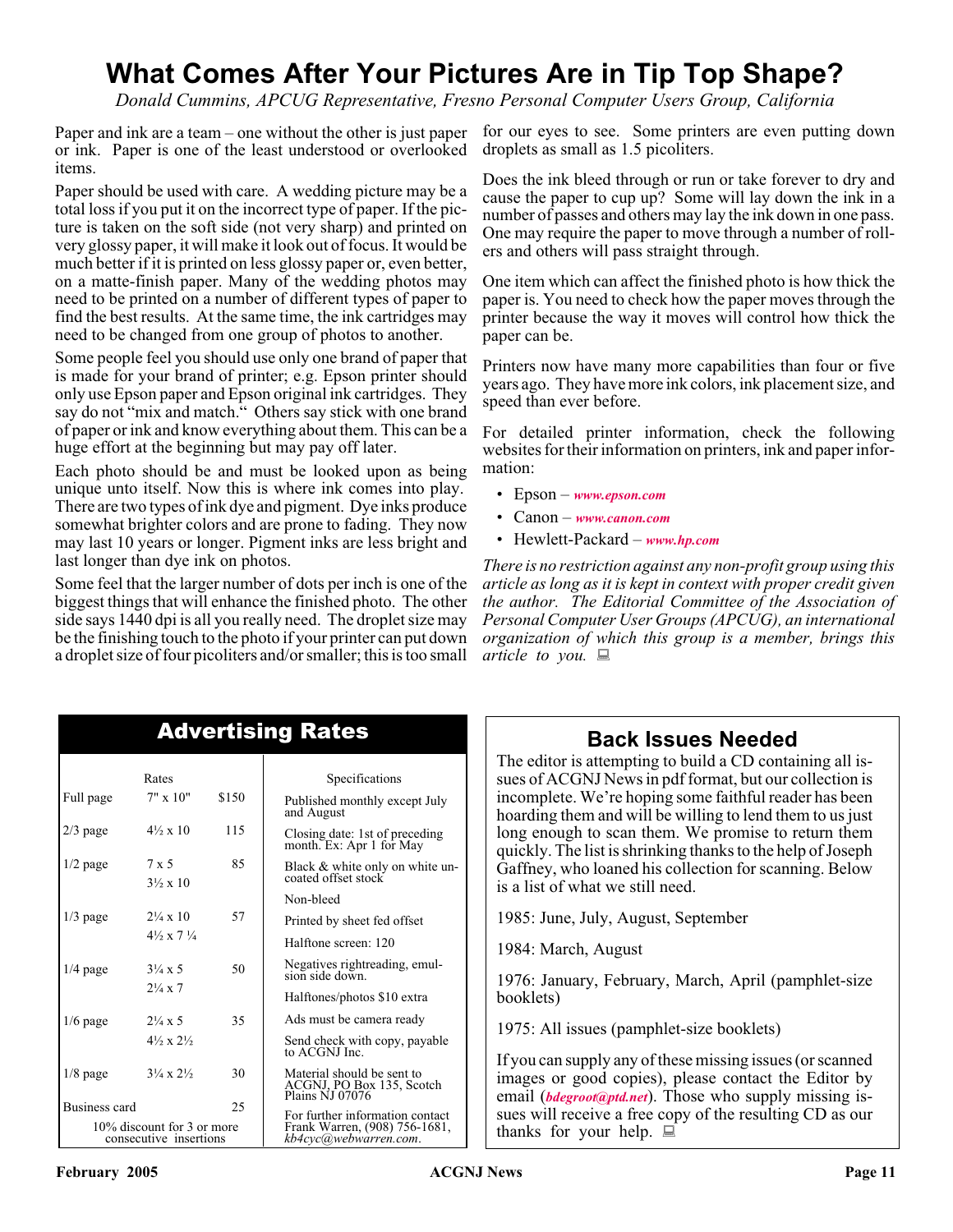#### **Investing**

*Norm Wiss (cut.up@verizon.net)*

#### *[http://www.acgnj.org/groups/sig\\_investment.htm](http://www.acgnj.org/groups/sig_investment.htm)*

The Investment SIG continues with presentations on how to use analysis programs TC2000 and TCNet. Large charts are presented on our pull down screen and illustrate the application of computer scans and formulas to find stocks for profitable investments. Technical analysis determines buy points, sell points and projected moves. Technical analysis can also be used on fundamentals such as earnings, sales growth, etc. *Our next meeting: February 9.*

#### **NJ Gamers**

*Gregg McCarthy (greggmc@optonline.net)*

*<http://www.angelfire.com/linux/gamers/>*

#### *[www.lanparty.com](http://www.lanparty.com)*

**The next Friday Night Frag will be February 10, 6 p.m. to Saturday 12 noon — 18 hours for 5 bucks!**

#### **Window Pains**

*John Raff (jraff@comcast.net)*

#### *<http://www.acgnj.org/groups/winpains.html>*

This meeting is a combination of the older PC Symposium, PC User Group and Random Access Session which are now defunct. The intent is to provide the members with Windows oriented application discussions both Microsoft and Linux style. The presentation will be directed toward the more heavy technological level of attendee, although newbies are welcomed. *Next meeting February 17.*

#### **Main Meeting**

#### *<http://www.acgnj.org/groups/mainmeet.html>*

*Evan Williams (nhpressgo@blast.net)*

*February 3:* Subject to be annonced.  $\Box$ 

#### **Visual Basic**

*Rick Elbanna (rick@mastersofthecode.com)*

#### *<http://mastersofthecode.com/html/sig.htm>*

This is a public Special Interest Group sponsored by Online Marketing Network LLC and Ricardo Capelli Associates LLC. This is a co-operative meeting with the Excel VBA and WebDev group. *Meetings are held on the second Monday of each month at East Brunswick Public Library in East Brunswick, New Jersey*. Meeting times vary depending on the busy schedule of the Library. Times will be emailed to interested developers — send email to Rick to put your name on the notification list. Because of limited seating, those expecting to attend should email Rick prior to the meeting. Walk-ins are welcome, but are not guaranteed a seat.

*Andreas Meyer (lunics@acgnj.org)*

#### *<http//www.acgnj.org/groups/lunics.html>*

LUNICS is a group for those who share an interest in Unix and similar operating systems. While we do quite a bit with Linux, we've also been known to discuss Solaris and BSD too. We generally meet on the first Monday of the month at 8:00 PM at the Scotch Plains Rescue Squad. See the web page for directions and more information. *Next meeting February 6.*

#### **Web Dev**

This SIG is intended to be an open forum for all Website Development techniques and technologies, to encourage the study and development of web sites of all kinds. All languages will be considered and examined. Anyone interested please contact the Chairperson in charge. The current project is a CMS for the club. Anyone interested in starting a new project, come to the meeting and announce / explain. Provide as much detail as possible. One can also send projects to the ACGNJ Newsletter editor for inclusion in the next volume.

WebDev should be an all-encompasing development and examination forum for all issues, applications, OS, languages and systems one can use to build Websites. We currently have two Web dev languages .NET and Java as SIGs but the other langages and OS need to be investigated, examined and tested; Windows, Linux, UNIX, DEC, Vax, HP etc. Intel-PC, Motorola-MAC etc. *Next meeting February 15*.

#### **Human Networking**

*<http://www.acgnj.org/groups/hns.htm>*

#### *Mark Douches (mad-networking@pobox.com)*

The purpose of this SIG is to expand the number of professionals that we know so that connections can be made into different markets or industries when a career change or business need is necessary. We are not just a group of people who like computers or technology. Our membership consists of Information Technology professionals from various industries. We will discuss over a time period the tools and skills that are necessary to cross a bridge advance your career. *Meetings are held 2nd Wednesday of the Month at 7:00 P.M.*

#### **Genealogy**

*Frank Warren (kb4cyc@webwarren.com) <http://www.webwarren.com/kb4cyc/gensig.html>*

Genealogy SIG is for genealogists interested in computers and computer users interested in genealogy, and is a forum to assist members in furtherance of both endeavors. Meetings usually focus on genealogy more than on computers. We meet at 8 PM on the fourth Thursday of the month, but we do not meet in November or December. In addition to our Web page, we also have an electronic mailing list. Messages to the list should be addressed to *gensig@webwarren.com*. To subscribe, include the line "subscribe gensig" in the body of the message. *Next meeting February 23.*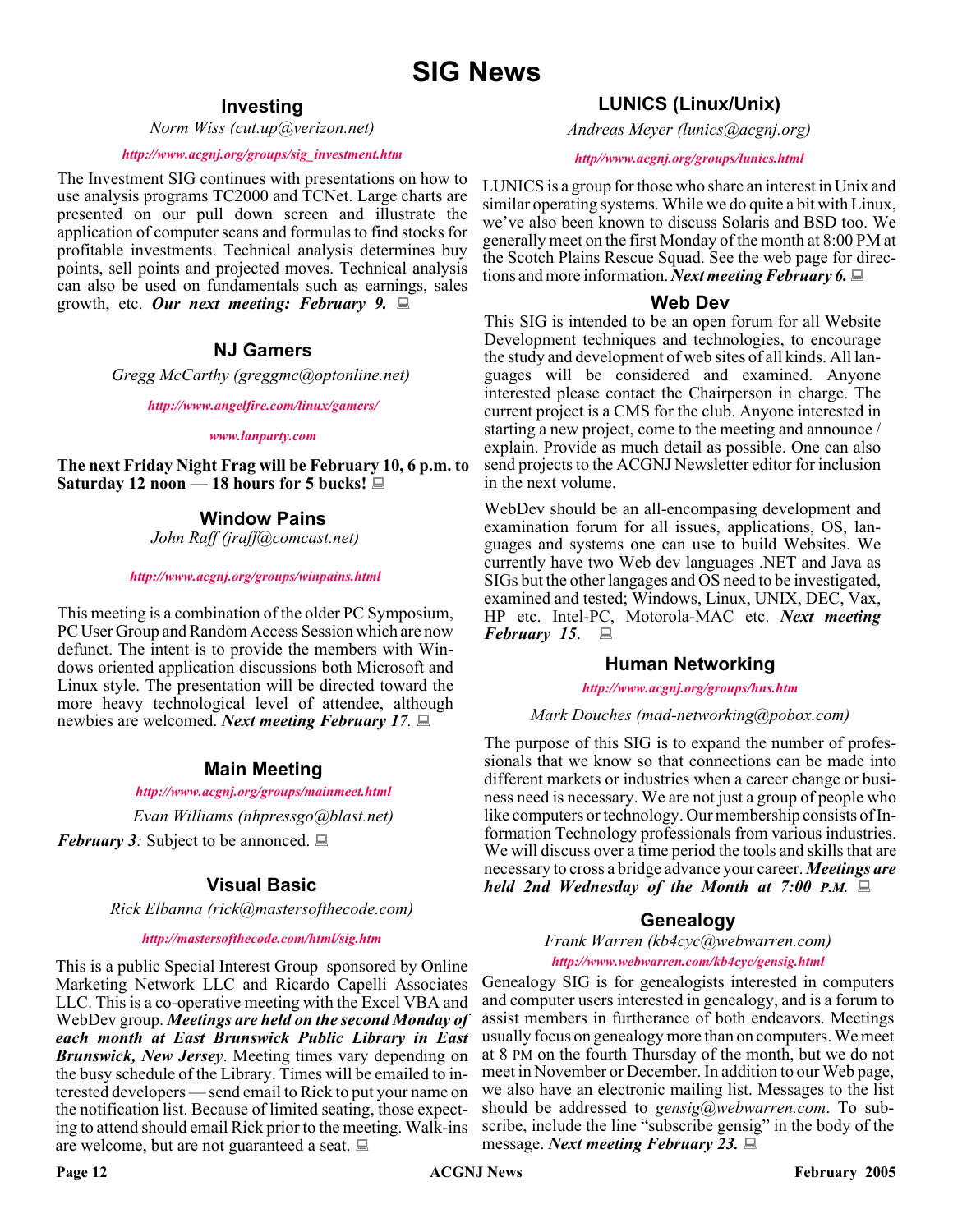#### **C/C++ Programming**

*Bruce Arnold (barnold@blast.net)*

#### *<http://www.blast.net/barnold>*

This group is devoted to discussing programming languages in general and  $C$ ,  $C++$ , and  $C++$  for Windows programming in particular. Each month a small but hopefully useful program (complete with source code) is presented for discussion.

*January*: General Review of MFC Controls and Past Meetings, by Bruce Arnold. MFC stands for Microsoft Foundation Classes and is used in Visual  $C++$  Version 6.0. These classes provide a wrapper for the Windows API, Application Programming Interface. Most of the functions are provided with source code so that you may analyze how they relate to the underlying API functions. As usual, the code is available at our website. *Our next meeting February 21.*

*Matt Skoda (som359@aol.com)*

#### *<http://www.acgnj.org/groups/laymans.html>*

*We meet on the second Monday of the month* (no meetings in July and August) to discuss issues of interest to novice users or those who are planning to get started in computing. Watch our Web page for updates and announcements.  $\Box$ 

#### **Java**

*Mike Redlich (mike@redlich.net)*

#### *<http://www.redlich.net/javasig/>*

The Java Users Group covers beginner, intermediate, and advanced level Java programming. Primary focus is on developing useful/practical applets and applications, but can include related topics such as Java I/O, JavaBeans, Reflection, object-oriented programming and software design issues. Meetings are held the second Tuesday of the month starting promptly at 7:30 PM.

*January*: Parsing XML Documents with XMLtp -- This month's meeting featured a technical overview of XMLtp, a tiny XML processor/parser written in Java by Thomas Weidenfeller. This utility is intended to be used for applications that use XML files for internal/configuration data. XMLtp can be downloaded at *<http://mitglied.lycos.de/xmltp/>*, and comes with all the source code, documentation, and examples.  $\Box$ 

#### **DotNet**

**Layman's Forum** *This group has disbanded.*

#### **Macintosh Users**

*Keith Sproul (ksproul@noc.rutgers.edu)*

This group is no longer meeting, but Keith is still available to help Mac users via telephone or email (see page 2).

#### **MCP**

(Microsoft Certified Professional)

*Gregg McCarthy (greggmc@optonline.net) <http://www.angelfire.com/linux/gamers/mcse.html>*

The MCSE SIG is a study group with the goal of preparing for the Microsoft Certification Exams. In February of 2000 "Windows 2000" debuted along with new MCSE tests. It's two years later and we have settled somewhere between W2k Pro/Server and Windows XP in our studies. Windows NT while still viable, is history as far as Microsoft is concerned. Windows .NET server should be out this year and should look like Windows XP-Server.

The books we will be using are "Mastering Windows 2000 Server" by Mark Minasi and the "MCSE Self-Paced Training Kit" from Microsoft Press. These books are important because as a study group we won't have a teacher to explain the concepts. We'll *need* to discuss them in the group. This is a study group, not a class taught by a teacher. Since hands-on training is crucial in acquiring the skills needed for these tests, we try to focus on lab work as well. The Microsoft training kits are good for labs.

*We meet on the first and third Wednesdays of each month from 7 pm to 10 pm.* Attendees are encouraged to bring a PC properly configured with NT, 10BaseT network card, and Netmeetng 2.1. For more info, reading assignments, course schedule, visit our website.  $\Box$ 

#### **Lotus Notes**

*Mike Barlow (mwb@injersey.com)*

#### *[http://www.acgnj.org/groups/sig\\_lotusnotes.htm](http://www.acgnj.org/groups/sig_lotusnotes.htm)*

*Meetings are held on the third Tuesday of each month at the offices of Bright Ideas Software, 1060 Amboy Avenue, 2nd Floor, Edison NJ at 7 PM* (Random Access 6:30). Call (732)417-5778 for last-minute changes, cancellations, information on future meetings, locations, directions, etc. Directions are posted on our Web page.  $\Box$ 

#### **VBA & Excel**

*Jim Ditaranto (fryr92a@prodigy.com) <http://www.excelvba.homestead.com>*

VBA is implemented in Microsoft Excel, Microsoft Project and Microsoft Access, and will be implemented in Word and PowerPoint. Anyone interested in using any Microsoft Office and VBA is invited — *7 PM third Monday*. Currently Jim is improving his skill set, so David McRitchie and John Raff will carry the banner.  $\Box$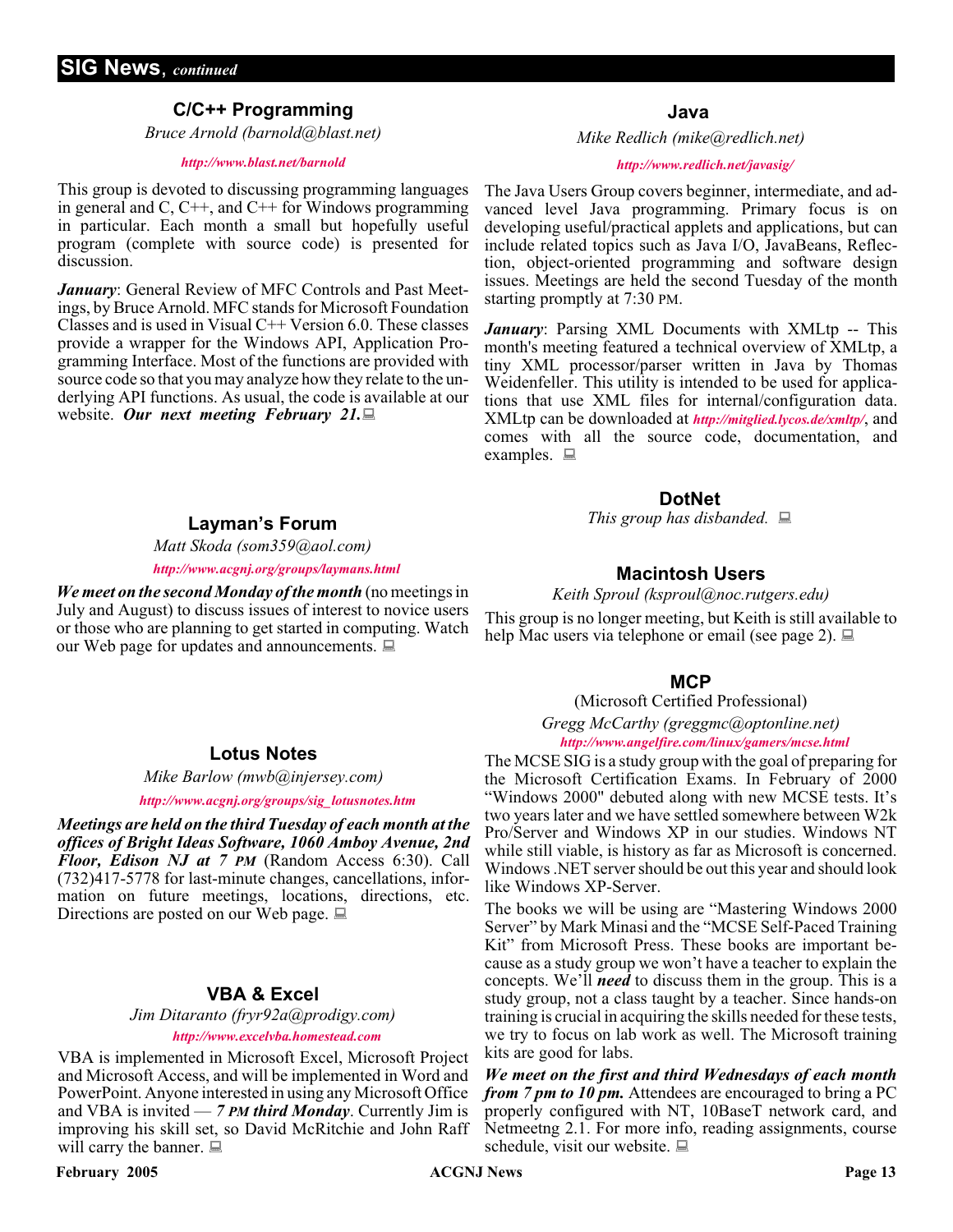### **Guru Corner**

*Jo-Anne Head (tinarock@aol.com)*

#### **Discount Computer Magazine Price List**

**As described by the DealsGuy**

| If you need help with any of the technologies listed below,<br>you can call on the person listed. Please be considerate and |                                         |                                                           |                                                                                                                          | 1 <sub>yr</sub> |       | $2 \text{ yr}$ 3 yr |
|-----------------------------------------------------------------------------------------------------------------------------|-----------------------------------------|-----------------------------------------------------------|--------------------------------------------------------------------------------------------------------------------------|-----------------|-------|---------------------|
| call before 10 PM.                                                                                                          |                                         |                                                           | <b>Computer Games</b>                                                                                                    | \$10.95         | 20.95 | 29.95               |
|                                                                                                                             | <b>Hardware</b>                         |                                                           | <b>Computer Gaming World</b>                                                                                             | 14.95           | 28.95 | 41.95               |
|                                                                                                                             | <b>Scott Vincent</b><br><b>Software</b> | 973-539-8169                                              | Computer Shopper1                                                                                                        | 16.97           | 32.95 | 47.95               |
| <b>HTML</b>                                                                                                                 | Jo-Anne Head                            | 908-769-7385                                              | Dr. Dobbs Journal                                                                                                        | 15.95           | 30.95 |                     |
|                                                                                                                             | Mike Redlich                            | 908-537-4915                                              | Mac Addict                                                                                                               | 10.97           |       |                     |
| <b>CSS</b>                                                                                                                  | Jo-Anne Head                            | 908-769-7385                                              | Mac Home Journal                                                                                                         | 15.97           | 29.97 |                     |
|                                                                                                                             | Frank Warren                            | 908-756-1681                                              | Mac World                                                                                                                | 12.95           |       |                     |
| ColdFusion                                                                                                                  | Jo-Anne Head                            | 908-769-7385                                              |                                                                                                                          |                 |       |                     |
| Java                                                                                                                        | Mike Redlich                            | 908-537-4915                                              | Maximum PC                                                                                                               | 9.95            | 18.95 | 27.95               |
| $C++$                                                                                                                       | <b>Bruce Arnold</b>                     | 908-735-7898                                              | Microsoft System Journal                                                                                                 | 21.95           | 39.95 |                     |
|                                                                                                                             | Mike Redlich                            | 908-537-4915                                              | PC Gamer                                                                                                                 | 12.95           |       |                     |
| ASP                                                                                                                         | Mike Redlich                            | 908-537-4915                                              |                                                                                                                          | 25.97           |       |                     |
| Perl                                                                                                                        | John Raff                               | 973-560-9070                                              | PC Magazine (22/44/66 Issues)                                                                                            |                 | 48.95 | 68.95               |
|                                                                                                                             | Frank Warren                            | 908-756-1681                                              | PC World                                                                                                                 | 16.95           |       |                     |
| <b>XML</b>                                                                                                                  | Mike Redlich                            | 908-537-4915                                              | Wired                                                                                                                    | 6.00            | 12.00 | 17.00               |
| e-Commerce                                                                                                                  | Rick Elbanna                            | 800-323-7575                                              | These prices are for new subscriptions and renewals. All or-                                                             |                 |       |                     |
| Frank Warren<br>908-756-1681<br>Genealogy                                                                                   |                                         | ders must be accompanied by a check, cash or Money Order. |                                                                                                                          |                 |       |                     |
| Networking                                                                                                                  | <b>Scott Vincent</b>                    | 973-539-8169                                              | Make payable to Herb Goodman, and mail to:                                                                               |                 |       |                     |
| Home Automation                                                                                                             | Charlie Huffsmith                       | 732-549-1734                                              | Herb Goodman, 8295 Sunlake Drive, Boca Raton,                                                                            |                 |       |                     |
|                                                                                                                             | Frank Warren                            | 908-756-1681                                              | FL 33496                                                                                                                 |                 |       |                     |
|                                                                                                                             | <b>Operating Systems</b>                |                                                           |                                                                                                                          |                 |       |                     |
| WindowsNT                                                                                                                   | <b>Scott Vincent</b>                    | 973-361-5793                                              | Telephone: 561-488-4465, e-mail: hgoodman@prodigy.net                                                                    |                 |       |                     |
| Windows95                                                                                                                   | Rick Elbanna                            | 800-323-7575                                              | Please allow 10 to 12 weeks for your magazines to start. For                                                             |                 |       |                     |
| Windows98                                                                                                                   | Rick Elbanna                            | 800-323-7575                                              | renewals you must supply an address label from your pres-                                                                |                 |       |                     |
| Windows3.1                                                                                                                  | <b>Ted Martin</b>                       | 732-636-1942                                              | ent subscription to insure the correct start of your renewal.                                                            |                 |       |                     |
|                                                                                                                             | Charlie Huffsmith<br><b>Macintosh</b>   | 732-549-1734                                              | As an extra service I will mail a renewal notice about 4<br>months prior to their expiration date. I carry more than 300 |                 |       |                     |
| Mac O/S                                                                                                                     | Keith Sproul                            | $(732)$ 821-4828                                          | titles at excellent prices — email for prices. $\Box$                                                                    |                 |       |                     |

### **ACGNJ MEMBERSHIP APPLICATION**

Sign up online at *[http://www.acgnj.org/membership\\_update.htm](http://www.acgnj.org/membership_update.htm )* and pay dues with PayPal.

|                                                                                   |                                          |                                                             | <b>Dues</b>                                                                                                     |                |                                    |  |  |
|-----------------------------------------------------------------------------------|------------------------------------------|-------------------------------------------------------------|-----------------------------------------------------------------------------------------------------------------|----------------|------------------------------------|--|--|
|                                                                                   | <b>US/CANADA</b>                         | <b>FAMILY OF MEMBER</b><br>(No Newsletter)                  | <b>FOREIGN</b>                                                                                                  | <b>STUDENT</b> | <b>SENIOR CITIZEN</b><br>(Over 65) |  |  |
| 1 Year                                                                            | \$25                                     | \$10                                                        | \$55                                                                                                            | \$20           | \$20                               |  |  |
| 2 Years                                                                           | \$40                                     |                                                             |                                                                                                                 |                |                                    |  |  |
| 3 Years                                                                           | \$55                                     |                                                             |                                                                                                                 |                | \$45                               |  |  |
|                                                                                   | Mail this application and your check to: |                                                             |                                                                                                                 |                |                                    |  |  |
| AMATEUR COMPUTER GROUP OF NEW JERSEY, INC., P.0. BOX 135, SCOTCH PLAINS, NJ 07076 |                                          |                                                             |                                                                                                                 |                |                                    |  |  |
|                                                                                   |                                          |                                                             |                                                                                                                 |                |                                    |  |  |
|                                                                                   |                                          |                                                             | $\Box$ New Member o Renewal $\Box$ Address Change                                                               |                |                                    |  |  |
|                                                                                   |                                          |                                                             | First Name Last Name Last Name Last Name And the Last Name of the Last Name of the Last Name of the Last Name o |                | Phone                              |  |  |
|                                                                                   |                                          |                                                             |                                                                                                                 |                | E-Mail                             |  |  |
|                                                                                   |                                          |                                                             | State <b>Zip Zip</b>                                                                                            |                | URL <b>DERIVATION</b>              |  |  |
|                                                                                   |                                          | What topics would you like to see covered at club meetings? |                                                                                                                 |                |                                    |  |  |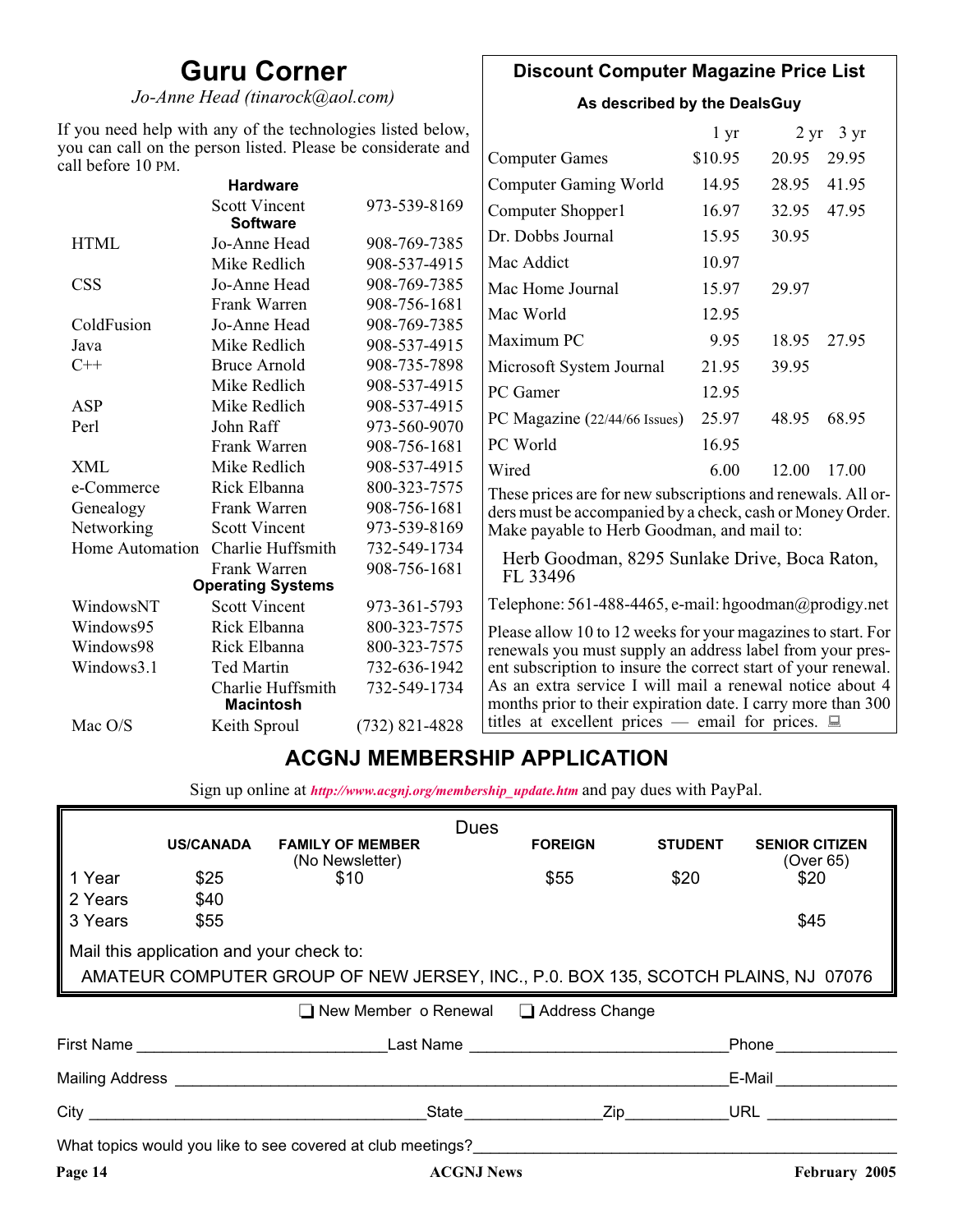| <b>Other Local Computer Groups</b>                                                                         |                                                                                                                           |                                                                                                                                                             |  |  |
|------------------------------------------------------------------------------------------------------------|---------------------------------------------------------------------------------------------------------------------------|-------------------------------------------------------------------------------------------------------------------------------------------------------------|--|--|
| <b>Princeton Macintosh User Group:</b> 7:15 pm 2nd<br>Tuesday, Jadwin Hall, Princeton U. (609)<br>252-1163 | NY/NJ/CT Relational Database User Group:<br>Corporate and independent users. (212) 839-0125                               | New York Personal Computer Club: For infor-<br>mation call hotline, (212) 533-NYPC                                                                          |  |  |
| <b>Computer Education Society of Philadelphia:</b>                                                         | <b>Brookdale Computer Users Group:</b> 7 pm, 3rd                                                                          | Macintosh User Group: Third Tuesday, Dickson                                                                                                                |  |  |
| 7:30 pm, 2nd Wednesday, St. Asaph's Episcopal                                                              | Friday, NAS 100 at Brookdale Community Col-                                                                               | Hall, Montclair State University, Montclair NJ.                                                                                                             |  |  |
| Church. Lee Le'mon, (717)786-2260                                                                          | lege, Lincroft NJ.(732-739-9633) www.bcug.com                                                                             | $(201) 893 - 5274$ http://www.njmug.org                                                                                                                     |  |  |
| WordPerfect SIG of PCUG of So. Jersey: 2nd                                                                 | <b>Hunterdon Computer Club:</b> 8:30 am to noon 3rd                                                                       | <b>PC Club of South Jersey:</b> 7 pm, 2nd Monday,                                                                                                           |  |  |
| Mon., 2101 Chapel Ave., Cherry Hill NJ after 7pm                                                           | Saturday, Hunterdon Medical Center, Rt 31, Flem-                                                                          | 2101 Chapel Ave, Cherry Hill NJ. L. Horn, (856)                                                                                                             |  |  |
| Main Meeting. <i>http://www.pcugsj.org</i>                                                                 | ington. (908) 995-4042                                                                                                    | 983-5360. http://www.pcugsj.org                                                                                                                             |  |  |
| Philadelphia Area Computer Society: 3rd Sat., 9                                                            | Central Jersey Computer Club: 8 pm, 4th Fri-                                                                              | <b>NJ PC Users Group: Bergen County Community</b>                                                                                                           |  |  |
| am Main Meeting, groups follow. Drexel Univ.,                                                              | day, Rm 74, Armstrong Hall, Trenton St. College.                                                                          | College, Paramus NJ. Maureen Shannon, (201)                                                                                                                 |  |  |
| Philadelphia. Pat Murphy, (609) 428-8759                                                                   | Rich Williams, (609) 466-0909.                                                                                            | 853-7432                                                                                                                                                    |  |  |
| Morris Micro Computer Club: Bill Traywick,<br>$(201)$ 635-5393.                                            | Fairlawn Computer Club: Last Monday,<br>Fairlawn Senior Citizen Center. Joe Mathias<br>(fair.lawn.computer.club@juno.com) | Princeton PC Users Group: 2nd Monday, Law-<br>rence Library, Rt 1 & Darrah Ln, Lawrenceville,<br>Paul Kurivchack (908) 218-0778,<br>http://www.ppcug-nj.org |  |  |

**Workshop, Hands-On:** 2 P.M. to Midnight on last Saturday of the month. First United Methodist Church, Church and Atlantic Streets (one mile from GSP exit 117A), Aberdeen NJ. Bring your project, computer and extension cord. For information call Burke Mawby, (908) 566-7445.

# **Classified**

**FREE TO MEMBERS**. Use our classified ads to sell off your surplus computer stuff. Send copy to Classified, ACGNJ NEWS, P.O. Box 135, Scotch Plains NJ 07076 or e-mail to the editor, *bdegroot@ptd.net*. Classified ads are free to members, one per issue. Non-members pay \$10. Send check payable to ACGNJ Inc. with copy. Reasonable length, please.



#### *<http://www.apcug.net>*

#### **Radio and TV Programs**

**Computer Radio Show**, WBAI 99.5 FM, NY, Wed. 8-9 p.m.

**Software Review,** The Learning Channel, Saturday 10-10:30 p.m.

**On Computers**, WCTC 1450 AM, New Brunswick, Sunday 1-4 p.m. To ask questions call (800) 677-0874.

**PC Talk**, Sunday from 8 p.m. to 10 p.m., 1210 AM Philadelphia. 1800-876-WPEN, Webcast at *<http://www.pctalkweb.net>*.

#### **PC Shows Inc (KGP)**

After 26 years, PC SHows/KGP Productions has closed up shop and retired to Florida, cancelling all future computer shows. The Trenton Computer Festival will continue to be held, see *<http://www.tcf-nj.org>*. Thanks to all our vendors and customers these past 26 years.

#### **Directions to Meetings at Scotch Plains Rescue Squad, 1916 Bartle Ave., Scotch Plains NJ**

#### **From New York City or Northern New Jersey**

Take Route 1&9 or the Garden State Parkway to US 22 Westbound.

#### **From Southern New Jersey**

Take Parkway north to Exit 135 (Clark). Stay on left of ramp, follow circle under Parkway. Bear right to Central Avenue; follow to Westfield and under RR overpass. Left at light to North Avenue; follow to light in Fanwood. Right on Martine (which becomes Park Ave). Right on Bartle Ave in middle of shopping district.Scotch Plains Rescue Squad (2-story brick) is located on the right. Do not ing. park in the row next to the building — you'll be towed.

#### **From I-78 (either direction)**

Take exit 41 (Scotch Plains); follow signs to US 22. Turn right at mile past Terrill Road and immediately past the overpass. Exit onto light at bottom of hill and use overpass to cross Rt. 22. Follow US 22 Park Avenue South and follow the directions above to the Rescue Westbound directions.

#### **February 2005 CONS Page 15 CONS Page 15 Page 15**

#### **From US 22 Westbound**

Exit at Park Avenue, Scotch Plains after McDonalds on the right, diagonally opposite Scotchwood Diner on the left, immediately before the overpass. After exiting, turn left at the light and use overpass to cross US 22. Bear right at bottom of ramp to continue south on Park Avenue. Turn left at the second light (a staggered intersection). Scotch Plains Rescue Squad (2-story brick) is on the right. Do not park in the row next to the building — you'll be towed. We meet on the second floor, entering by the door at the right front of the build-

#### **From Western New Jersey**

Take US 22 Eastbound to the Park Avenue exit. The exit is about a Squad building.  $\Box$